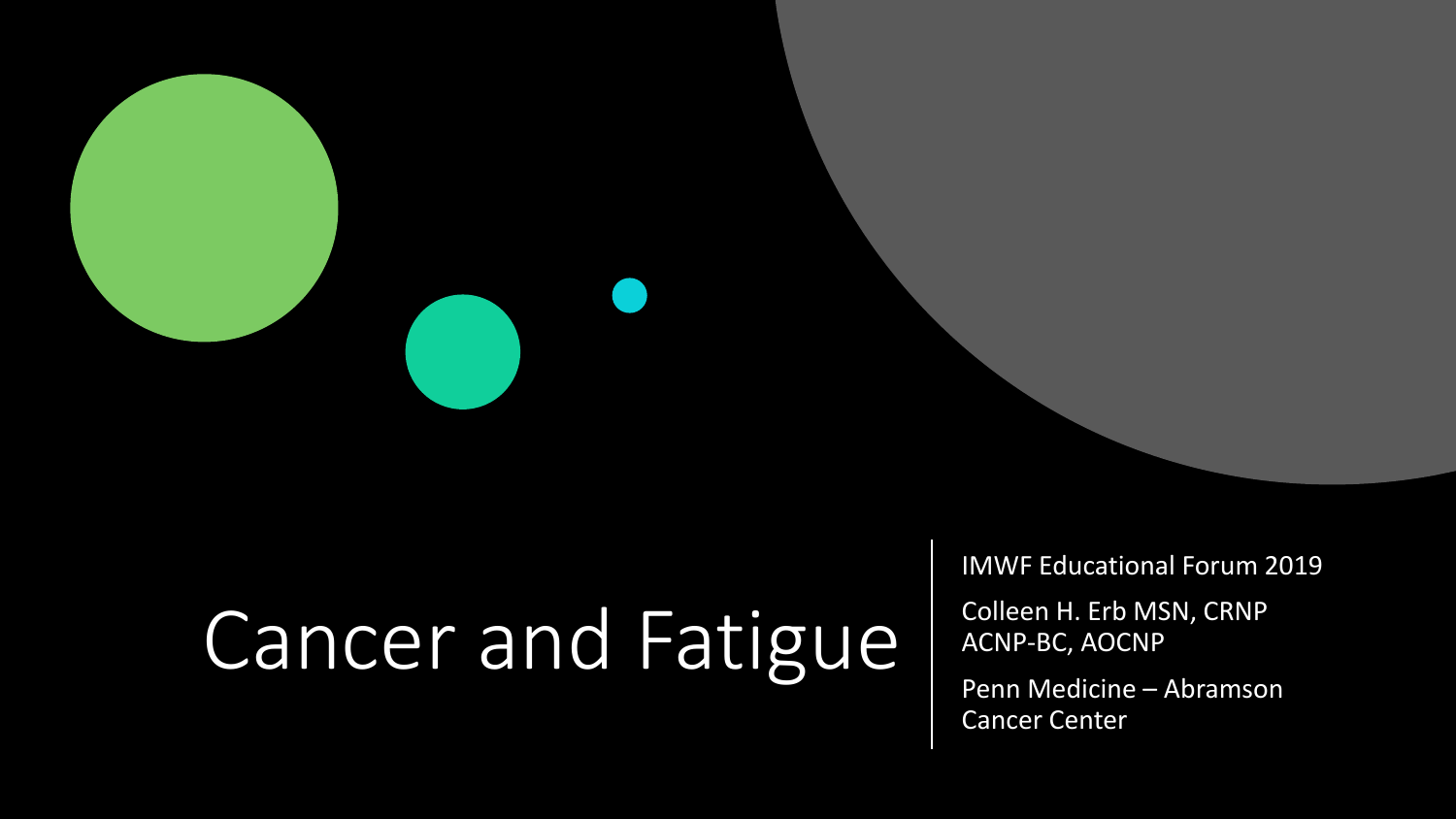# What is Cancer-related fatigue?

• A distressing, persistent, subjective sense of physical, emotional, and/or cognitive tiredness or exhaustion related to cancer or cancer treatment that is not proportional to recent activity and interferes with usual functioning. (NCCN, 2019)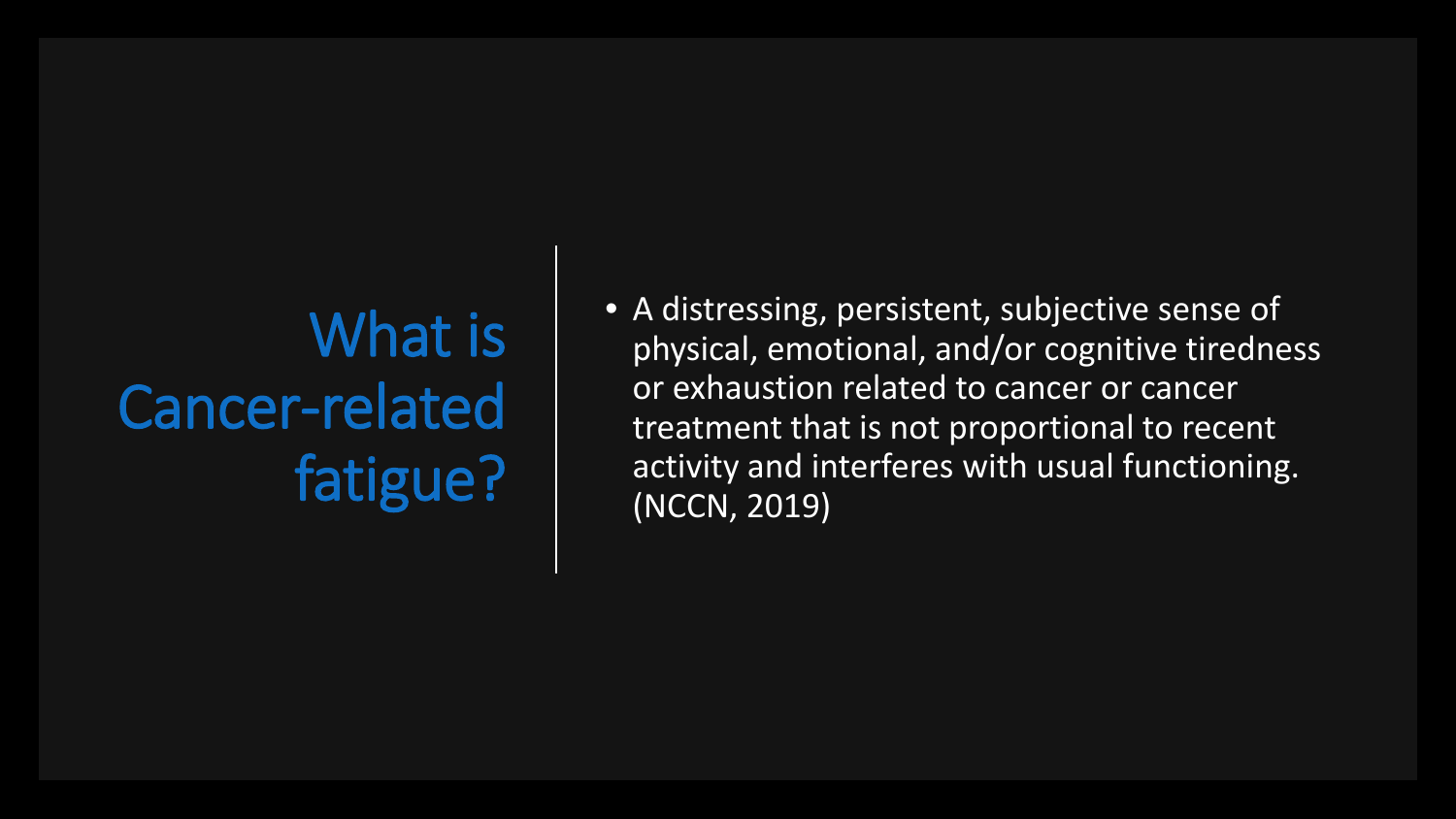Cancerrelated fatigue



Under-reported, under-diagnosed, and under-treated symptom/side effect.



Very common symptom among patients with cancer receiving chemotherapy, radiation, bone marrow transplantation, or treatment with biologic response modifiers.

Ē

Approximately 80% of patient who receive chemotherapy and/or radiation therapy can experience fatigue.



Can be a disruptive symptom for months or years after treatment is completed.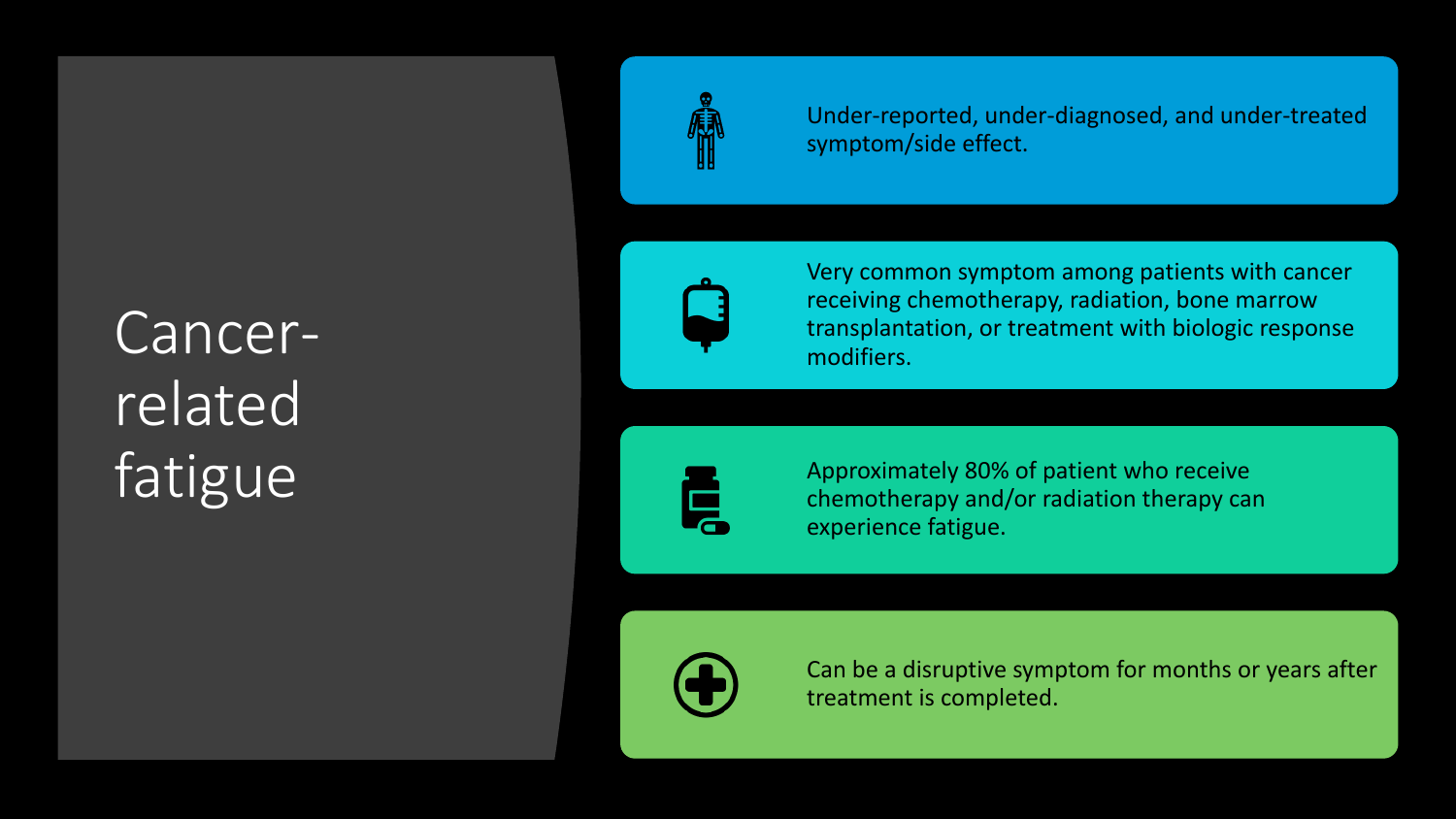# Quality of Life

- Cancer-related fatigue (CRF) can make people too tired to take part in daily activities.
- Can cause a delay in returning to work.
- Most distressing symptoms associated with cancer and its' treatment.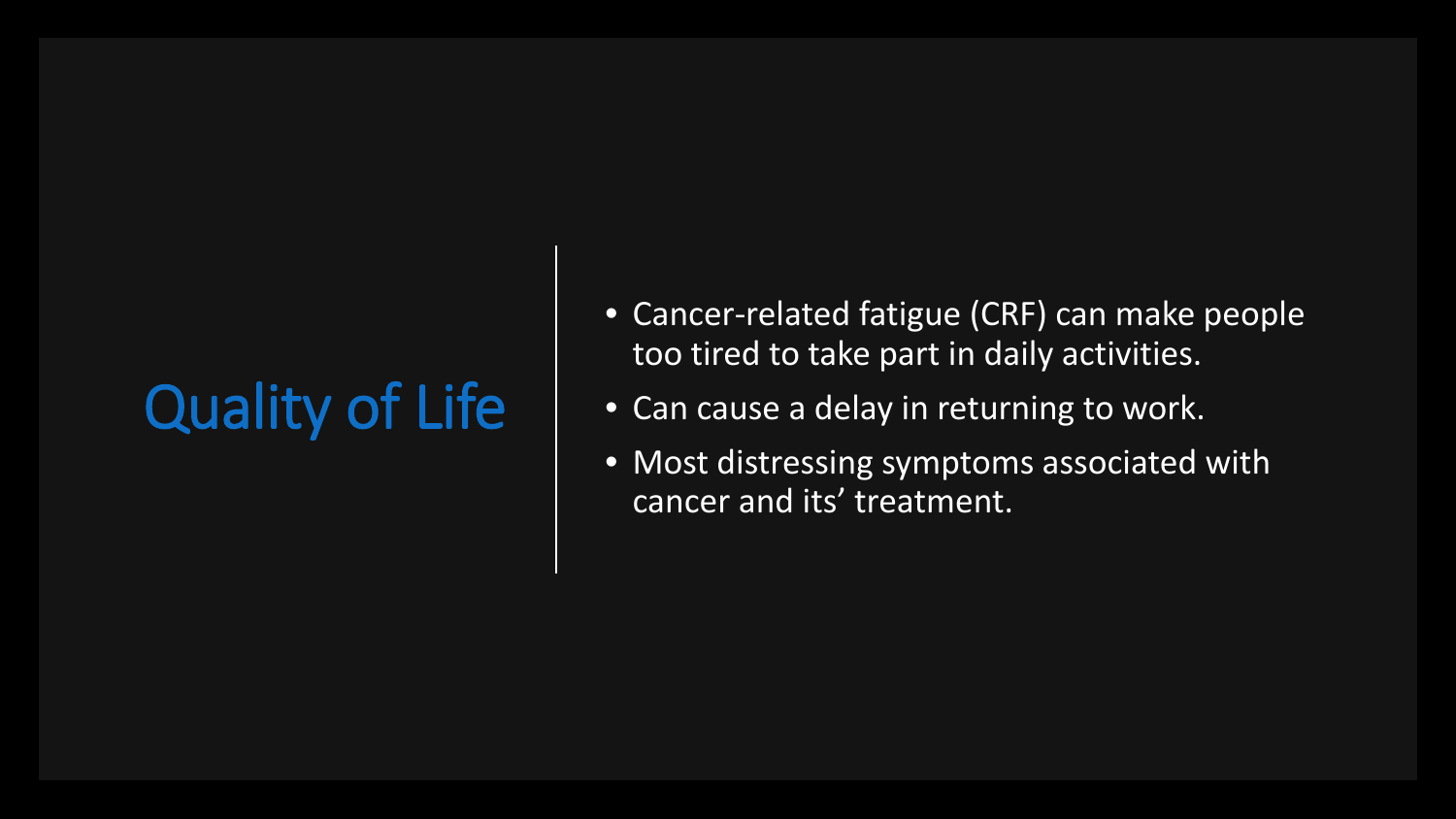### Screening is important

- Providers must ask about fatigue.
- Don't think it's a "bother" to tell your provider about your fatigue, especially if it is impacting activities.
- Numeric scales can be used. Mild fatigue <4; moderate fatigue 4-7; severe fatigue >7 (impacting activities of daily living).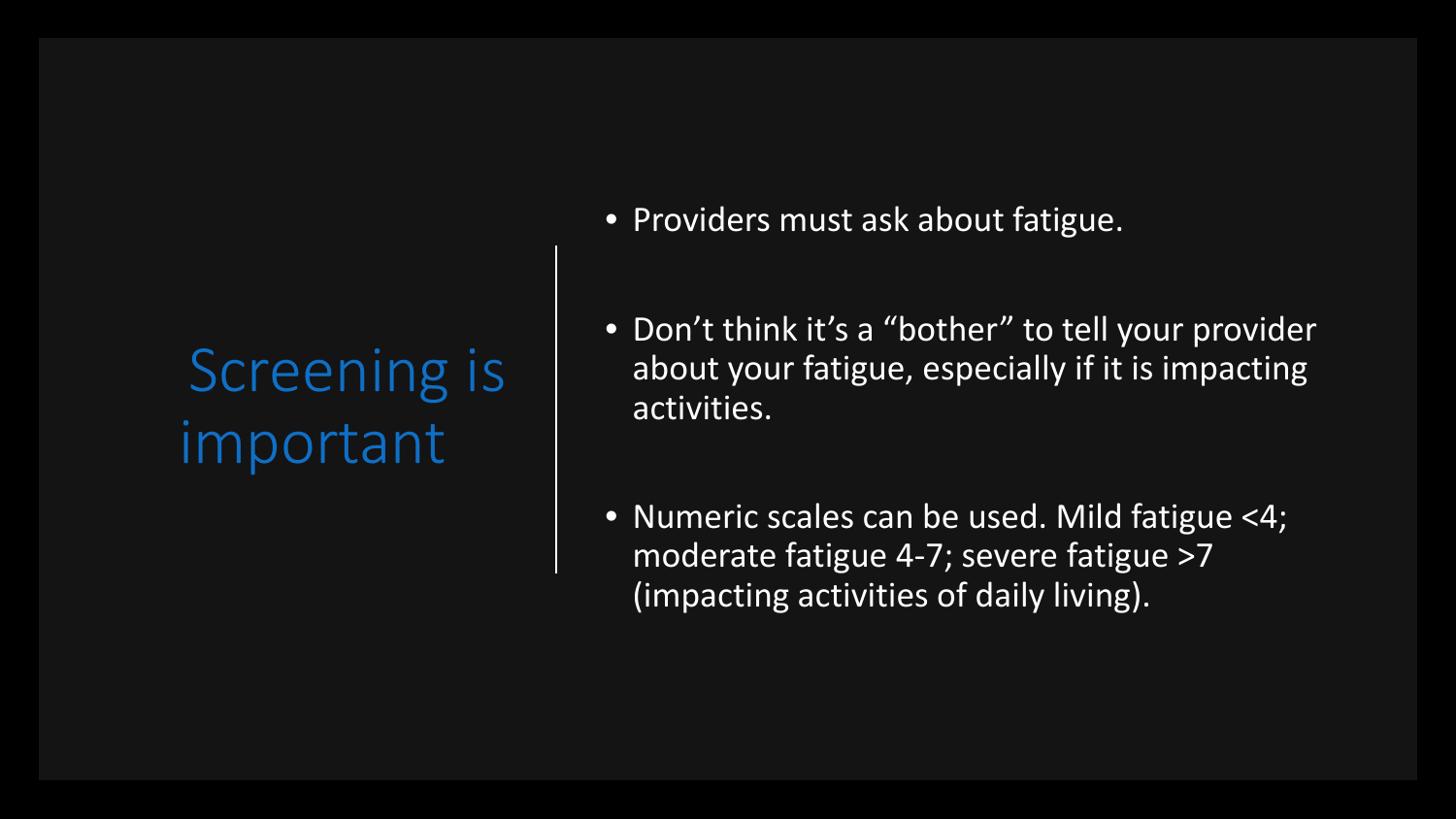What can cause fatigue to be worse?

- Disease progression
- Medications or interactions between medications
- Use of  $\geq$  4 medications increases interaction risk
- Other concurrent diseases (especially heart disease, lung disease, autoimmune disease flare, depression)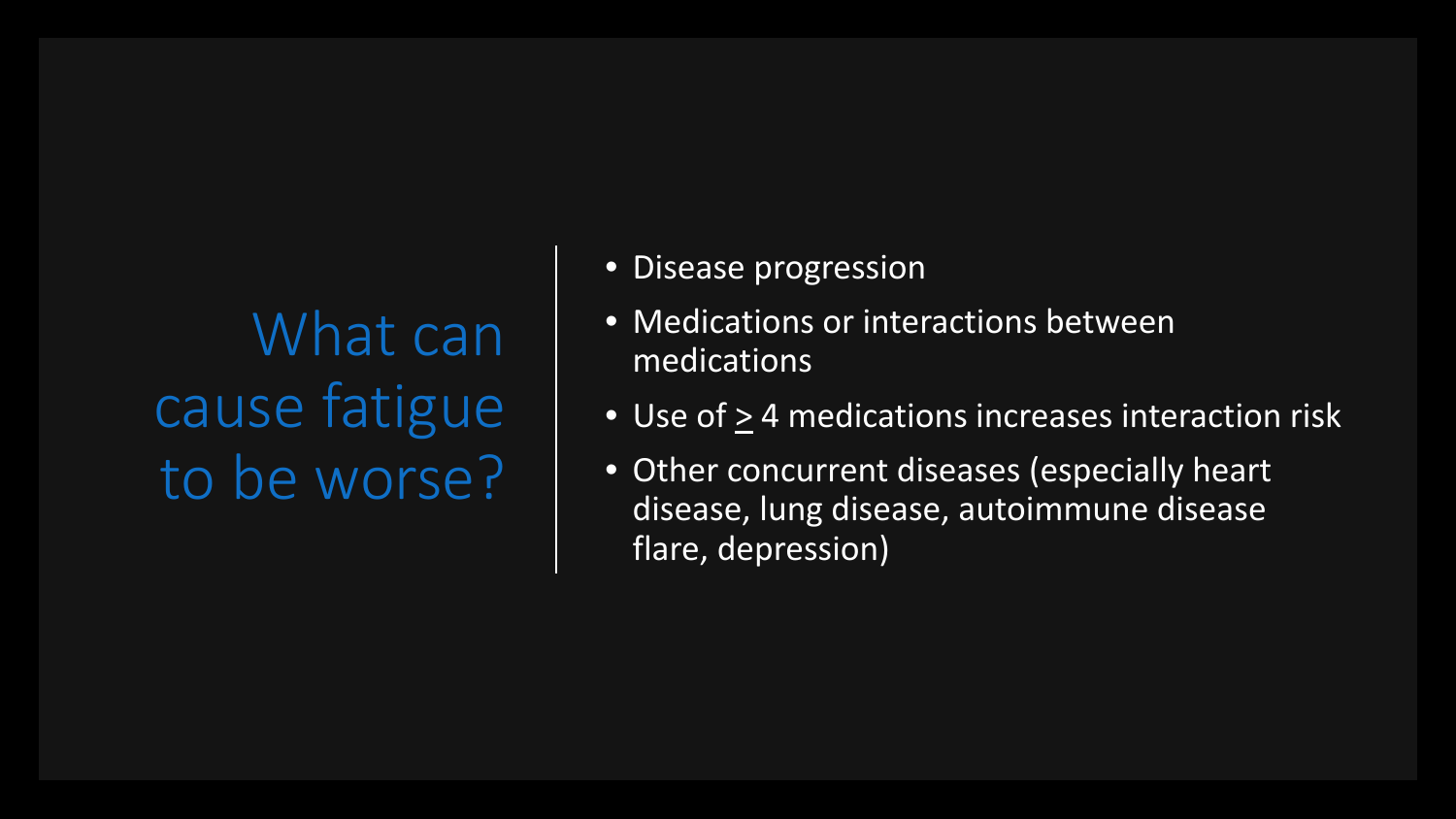**Treatable** contributing factors (not disease or chemo)

• Pain

- Depression/emotional distress
- Sleep disturbances (insomnia/restless legs)
- Poor sleep hygiene
- Anemia
- Nutrition
- Activity level
- Medications
- Alcohol/substance abuse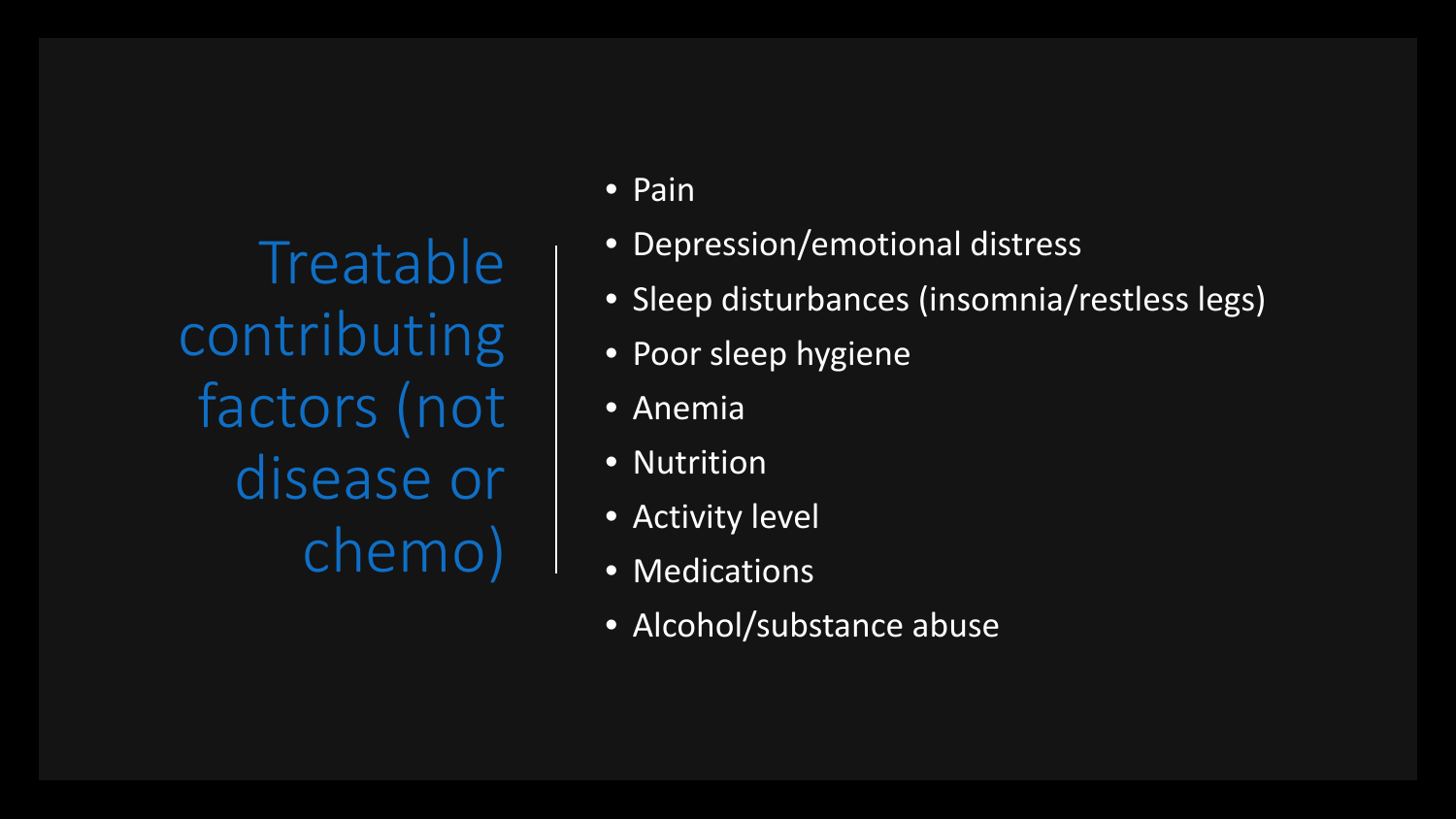•Fatigue is rarely caused by a single factor – commonly there is something else such as sleep disturbance, poor sleep hygiene, emotional distress, or pain that are making fatigue worse.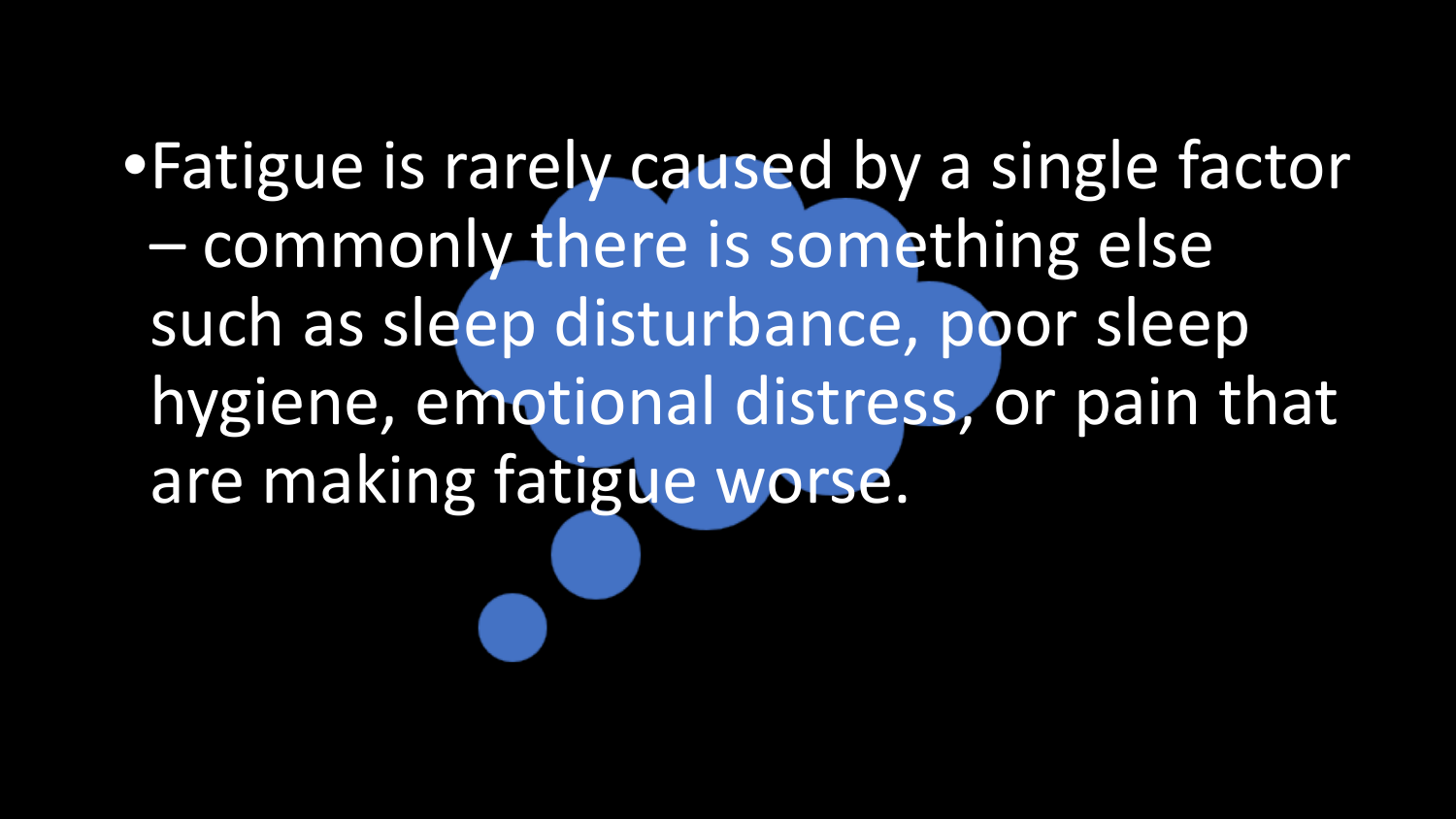### Sleep disturbances

- Common present in 30-75% of patients being with cancer.
- During active treatment there is more time spent resting and sleeping, but the sleep pattern is severely disrupted as people nap more during the day and can't sleep at night
- Sleep apnea can develop from treatment, surgery, weight gain/loss, hormone issues due to treatment.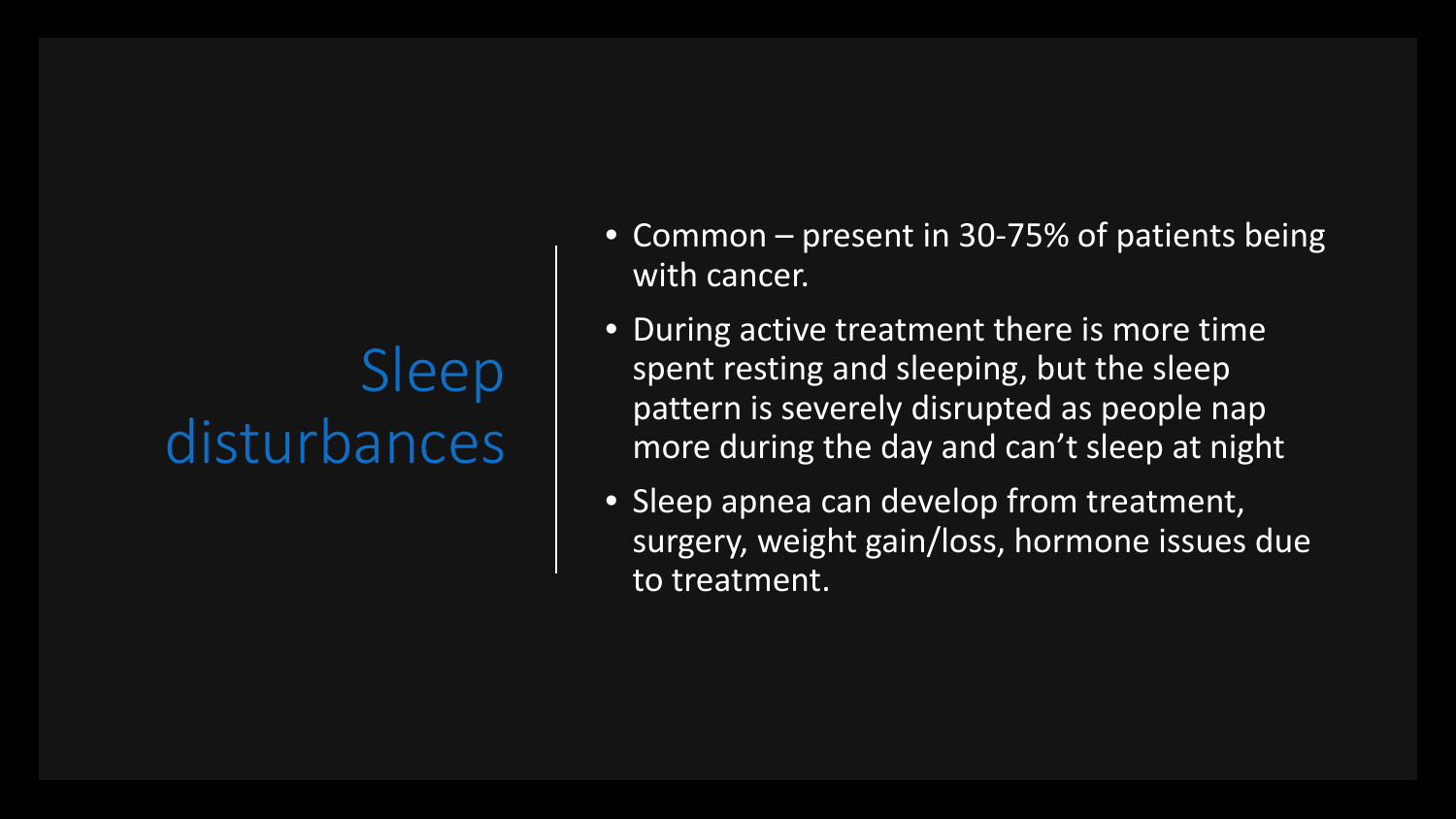- Poor habits:
- stick to a regular schedule
- try not to take nap >60 minutes in length during the day.
- Don't ingest caffeine (drinks or foods) after 2pm (or noon for some people)
- Don't drink alcohol right before bed
- Don't eat high sugar foods before bed.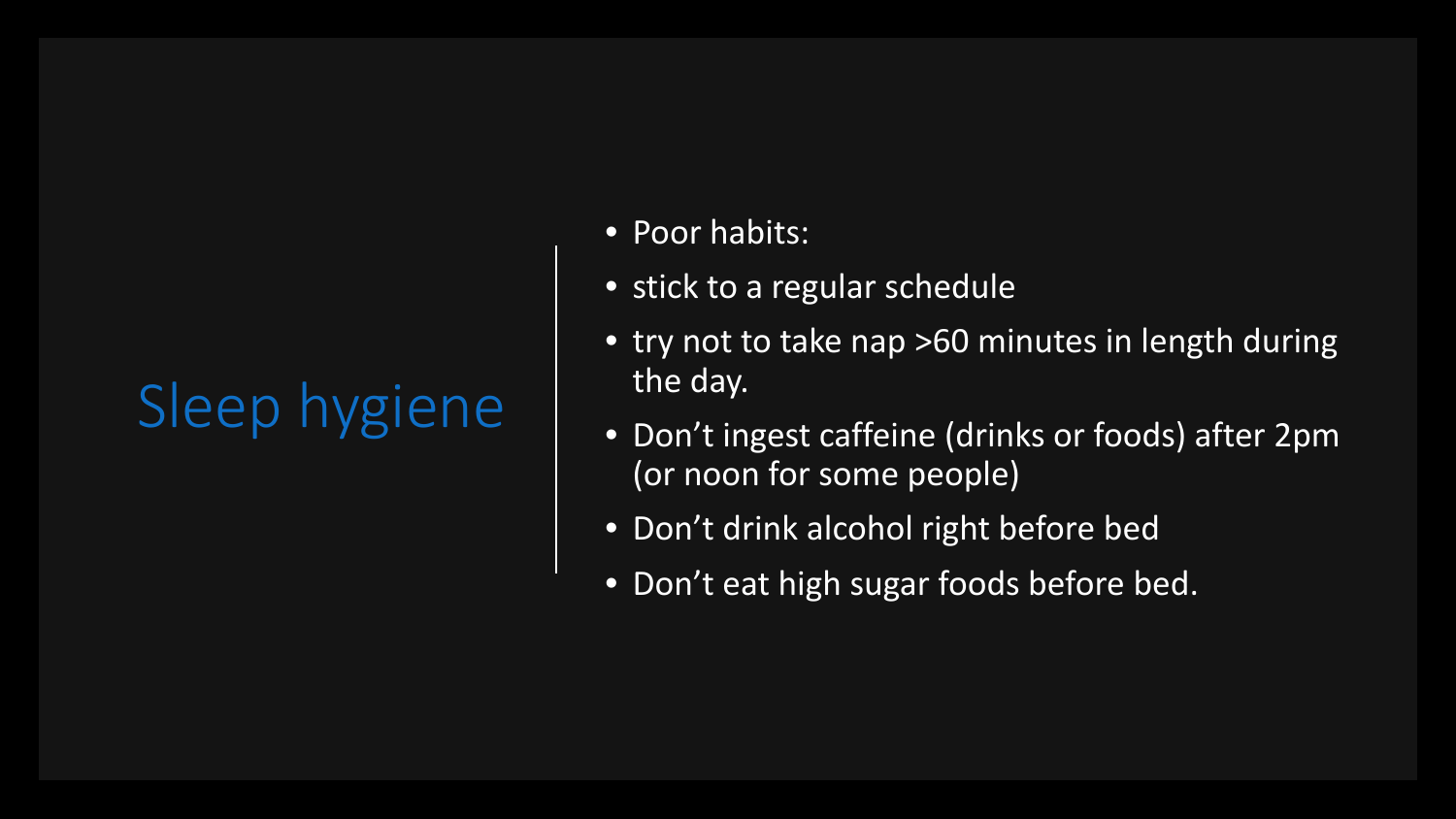- Make sure your environment is right for sleep:
- Dark room
- Quiet room
- Comfortable bedding
- Comfortable temperature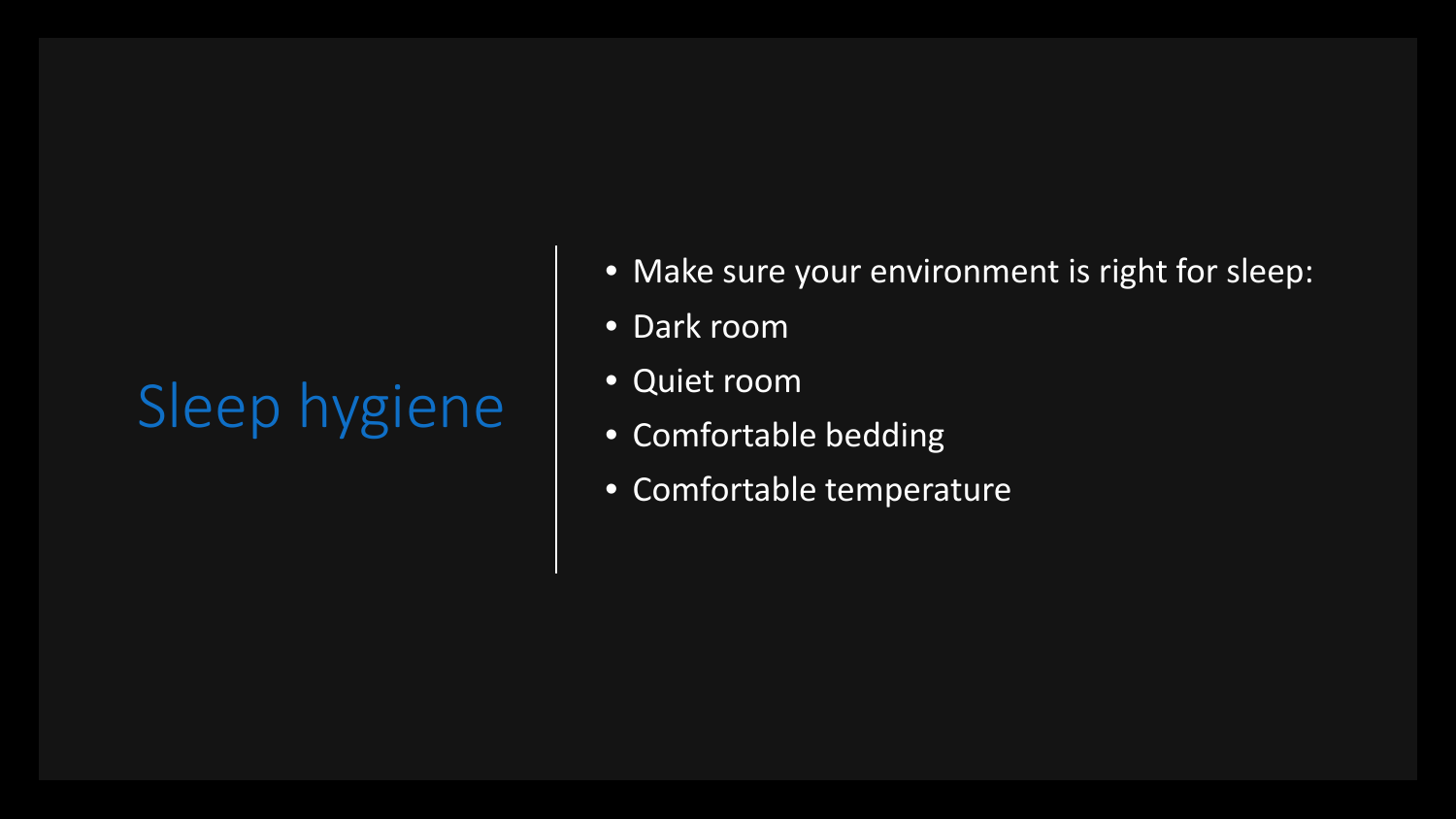- Stress reducing activities:
- Reading
- Journaling
- Yoga
- NO gaming, TV watching, computer or cell phone usage or social media use right before bed or during hours that you would normally be asleep.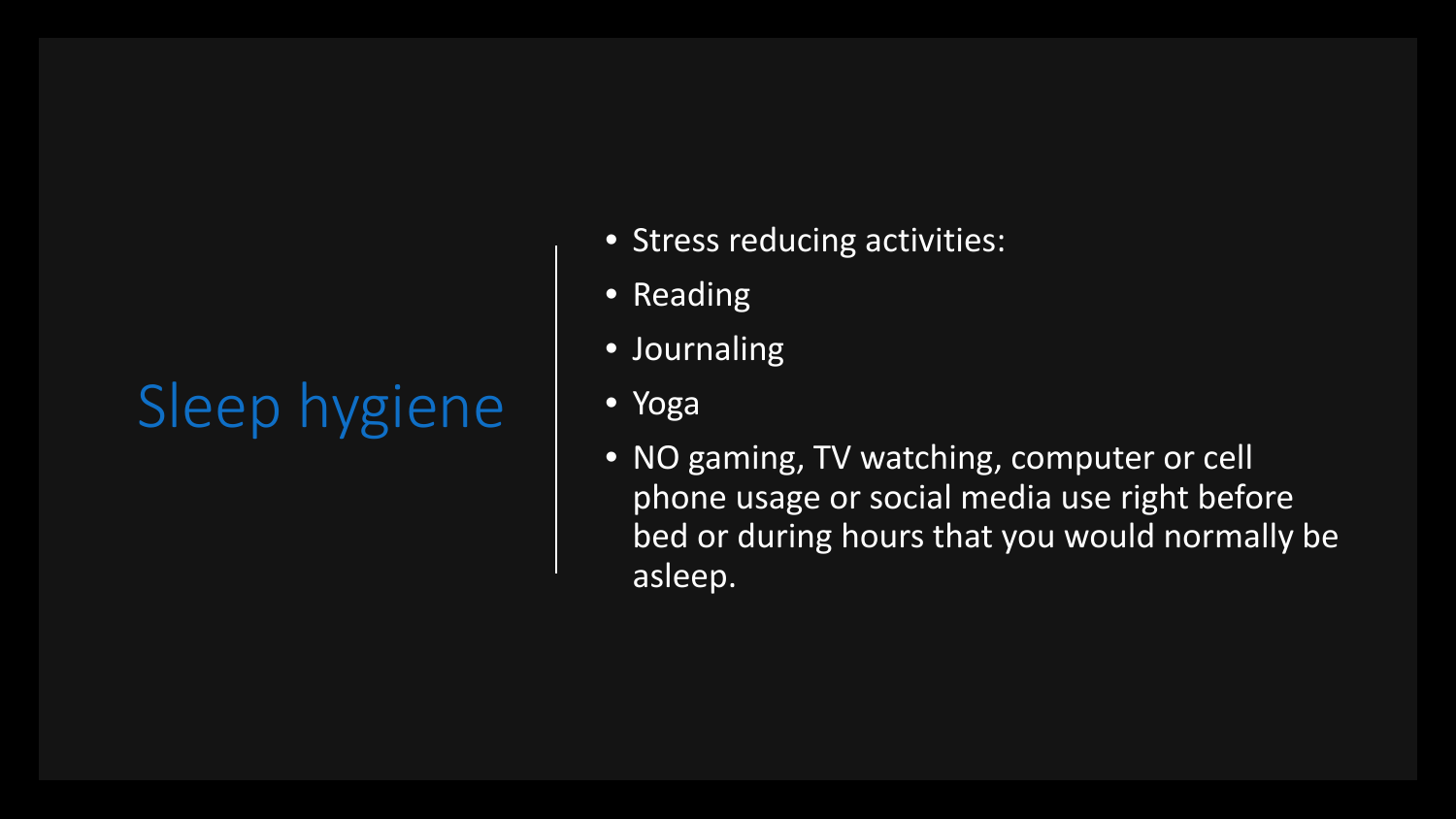- Stimulus control go to bed when sleepy
- Get out of bed after 20 minutes if you can't fall asleep
- Avoid late afternoon naps
- Avoid caffeine after noon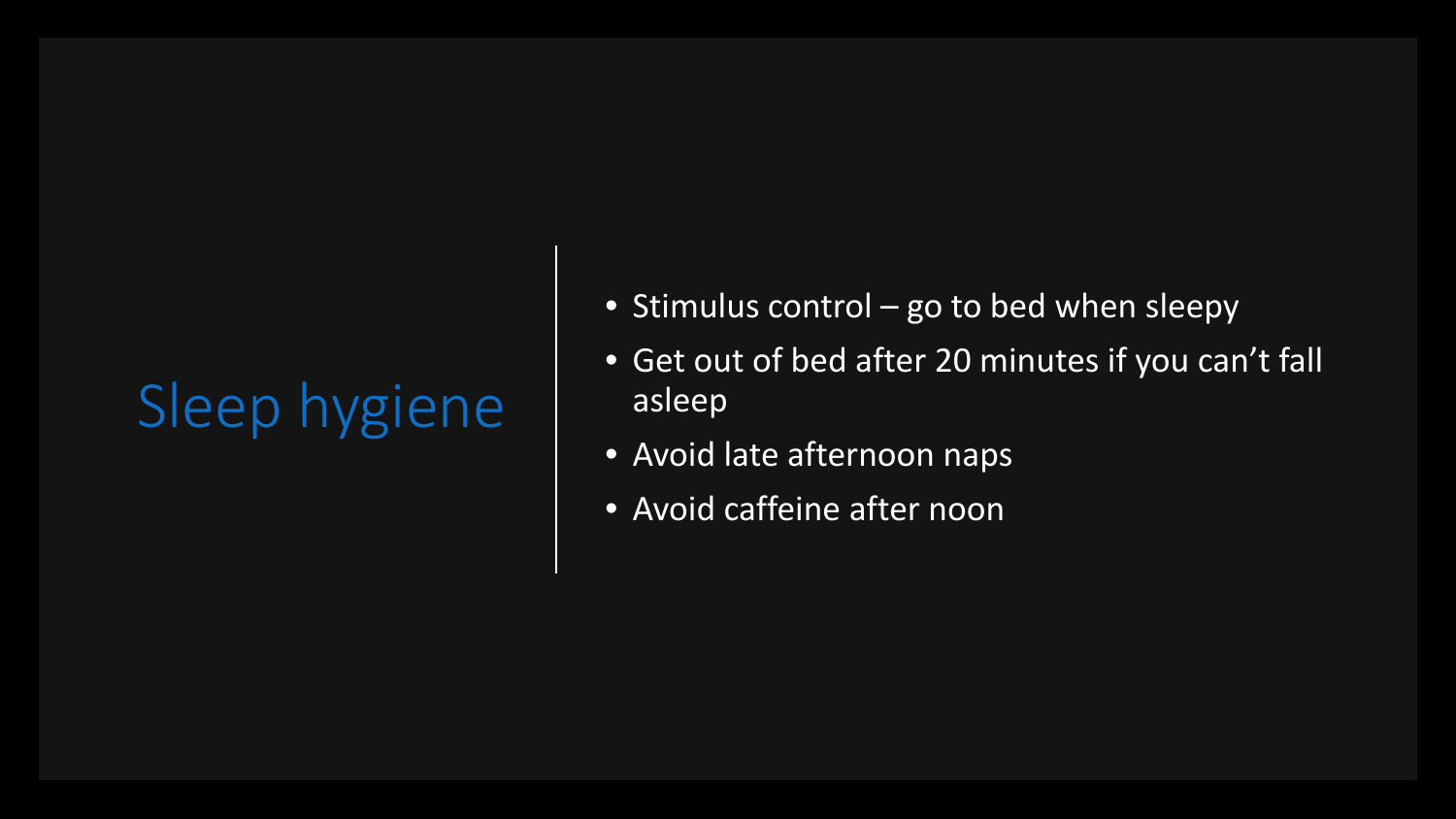#### Nutrition

- Nutritional assessment
- Evaluate weight gain or loss
- Calorie needs and changes
- Things that could impede proper calorie intake
- Anemia
- Vitamin/mineral status
- Fluid and electrolyte imbalances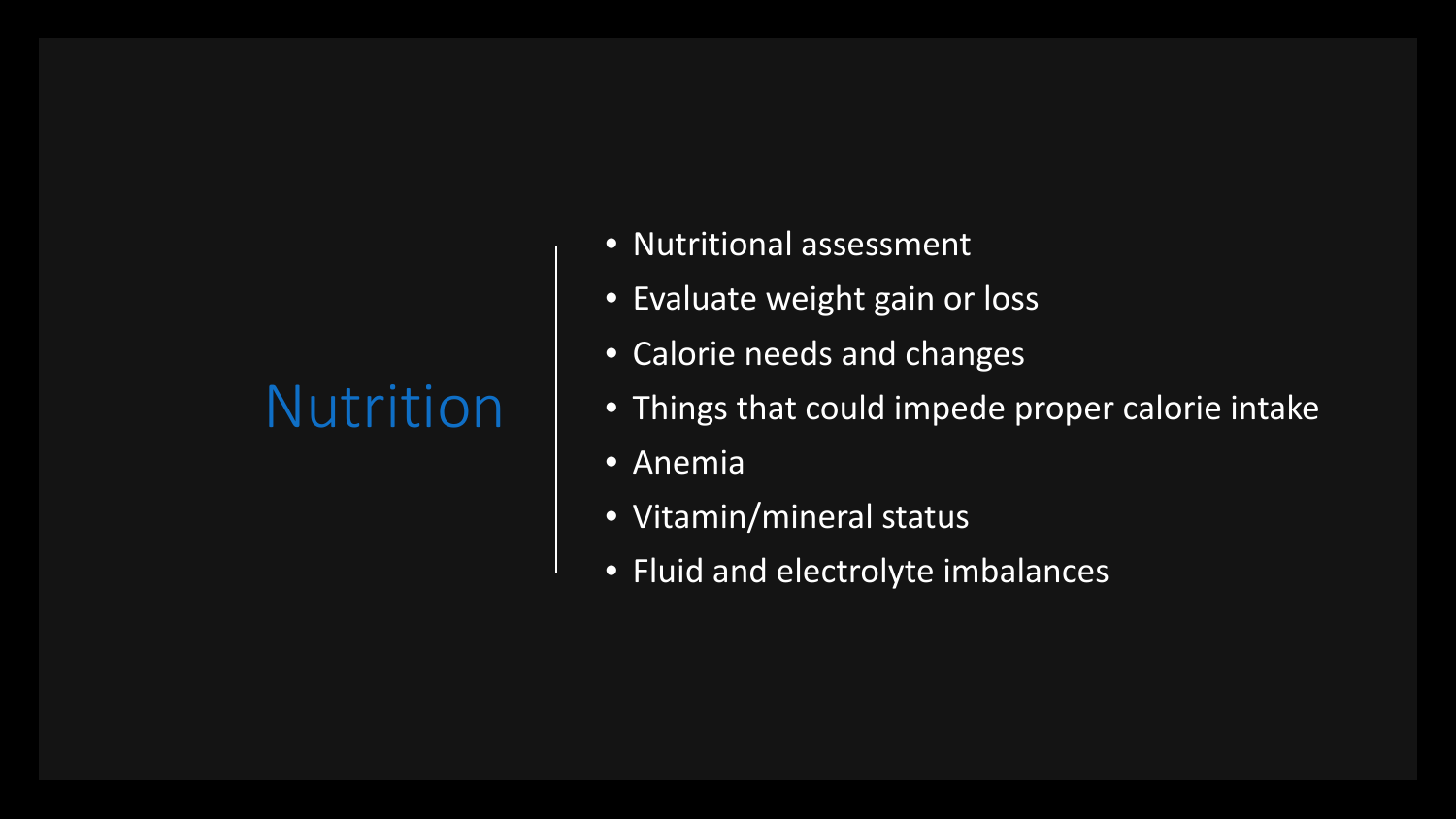#### Nutrition

• Modify diet to include all calories needed (you might need more during treatment).

• Correct electrolyte imbalances (sodium, potassium, calcium, iron, and magnesium) with either foods high in those minerals/electrolytes needed and/or supplementation.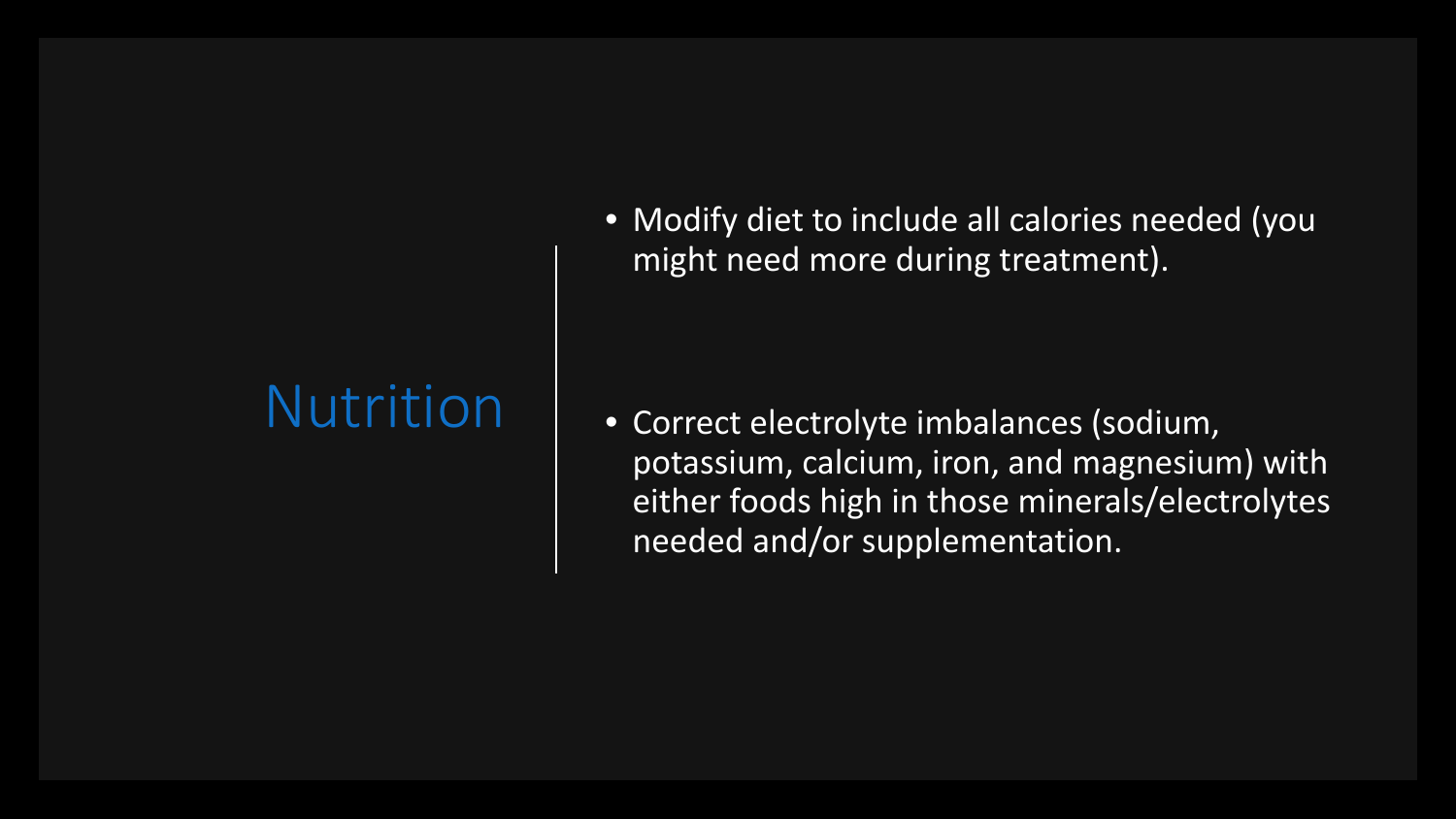**Other** questions to ask yourself…or tell your provider

- Does your fatigue cause a change in your normal activities or exercise?
- Can you walk up the steps without stopping?
- Can you cook, clean, do laundry?
- Are you tired at a certain time of day?
- Do you exercise currently? How much? How has it changed?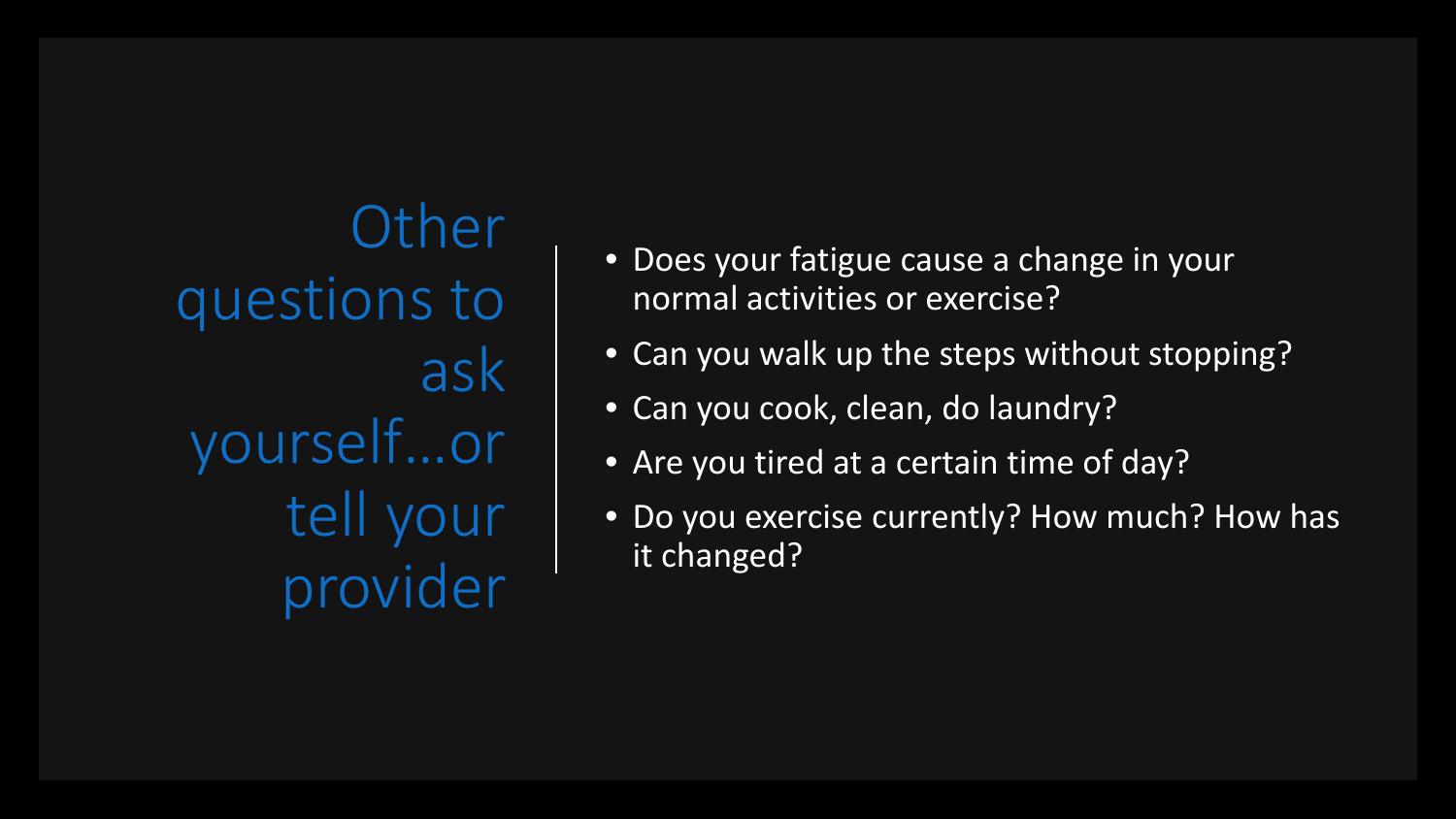**Other** diseases that can add to fatigue

- Heart disease (CHF or coronary artery disease)
- Lung disease (COPD, bronchitis)
- Kidney disease
- GI issues (diarrhea, IBS, Diverticulitis)
- Liver disease
- Neurologic impairment (dementia, MS, etc)
- Thyroid disease
- Diabetes that's not well controlled
- Peri or post menopausal
- Low testosterone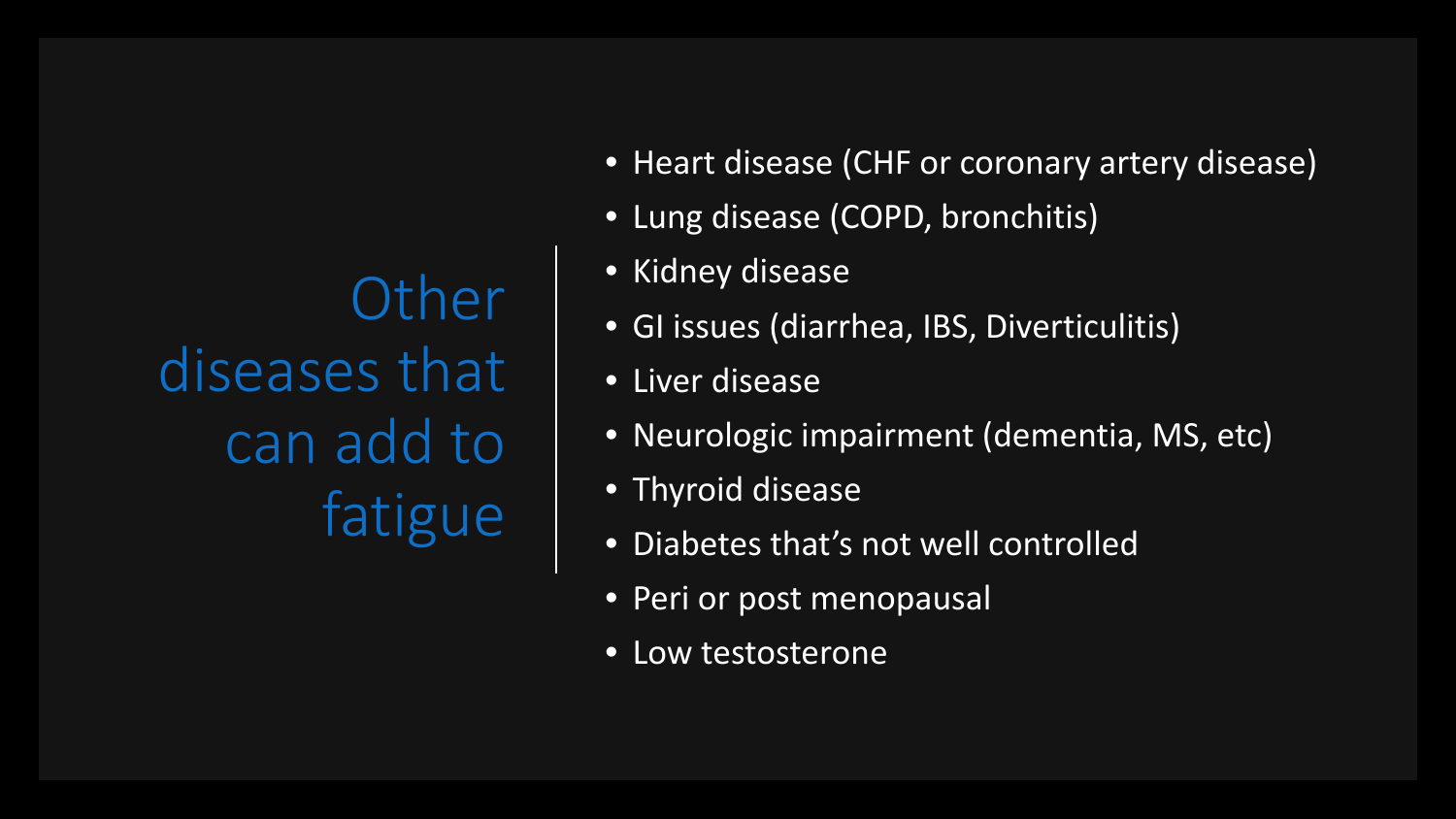#### How do we treat it???

• First, we must know what your baseline functioning status was.

• If you were running prior to diagnosis/treatment v. walking a block or two those are quite different expectations.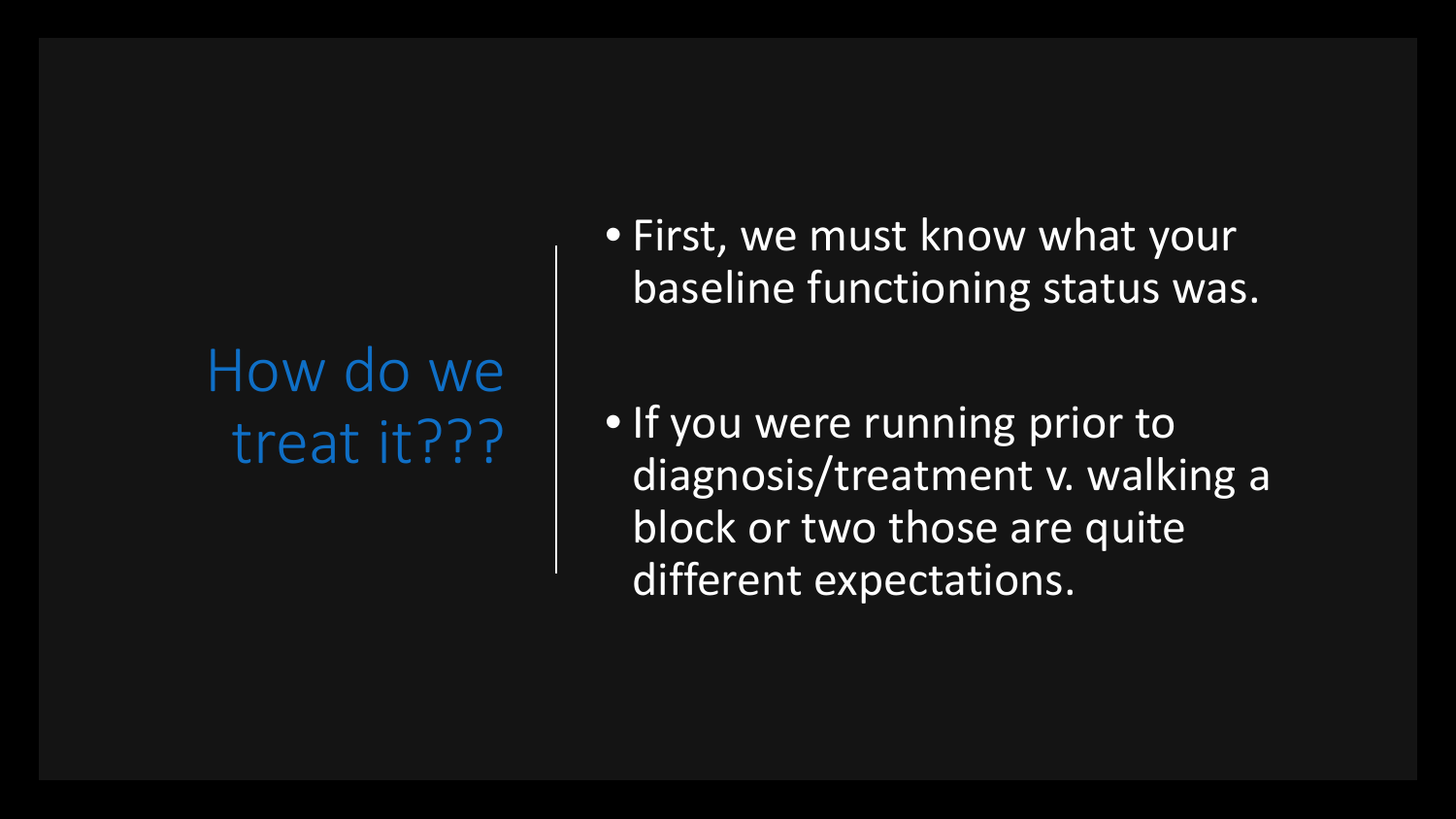#### Education

- One of the main strategies for treatment is to provide education about fatigue and what to expect with each treatment or from the disease itself.
- When will fatigue be worst?
- When will it get better?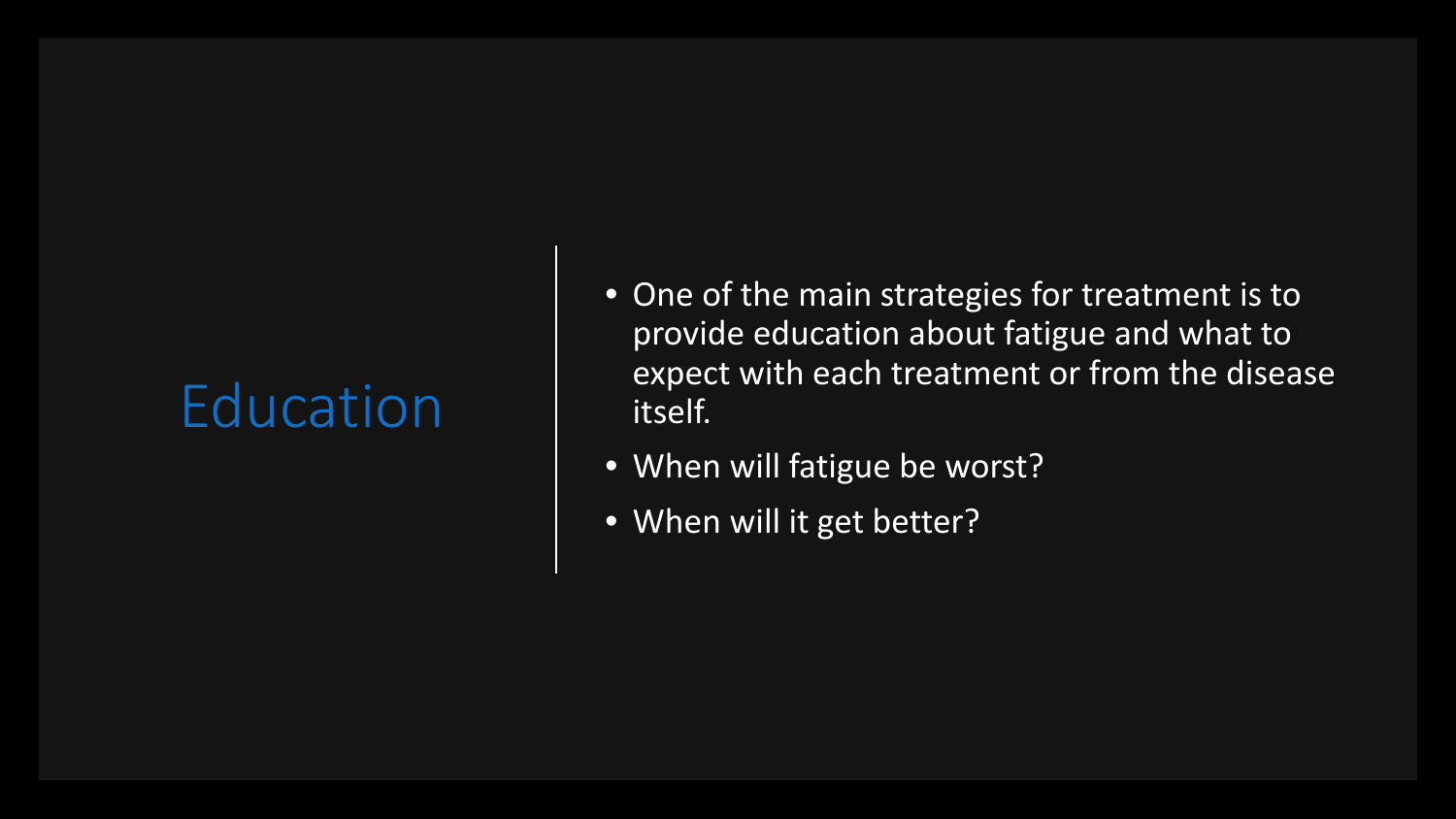General strategies to manage fatigue

- Energy conservation set realistic expectations of what you can do in a day
- Prioritize activities for the day what is most important? What can wait for later or tomorrow?
- Delegate!!! (or ask for help)
- IT IS OKAY TO SAY NO!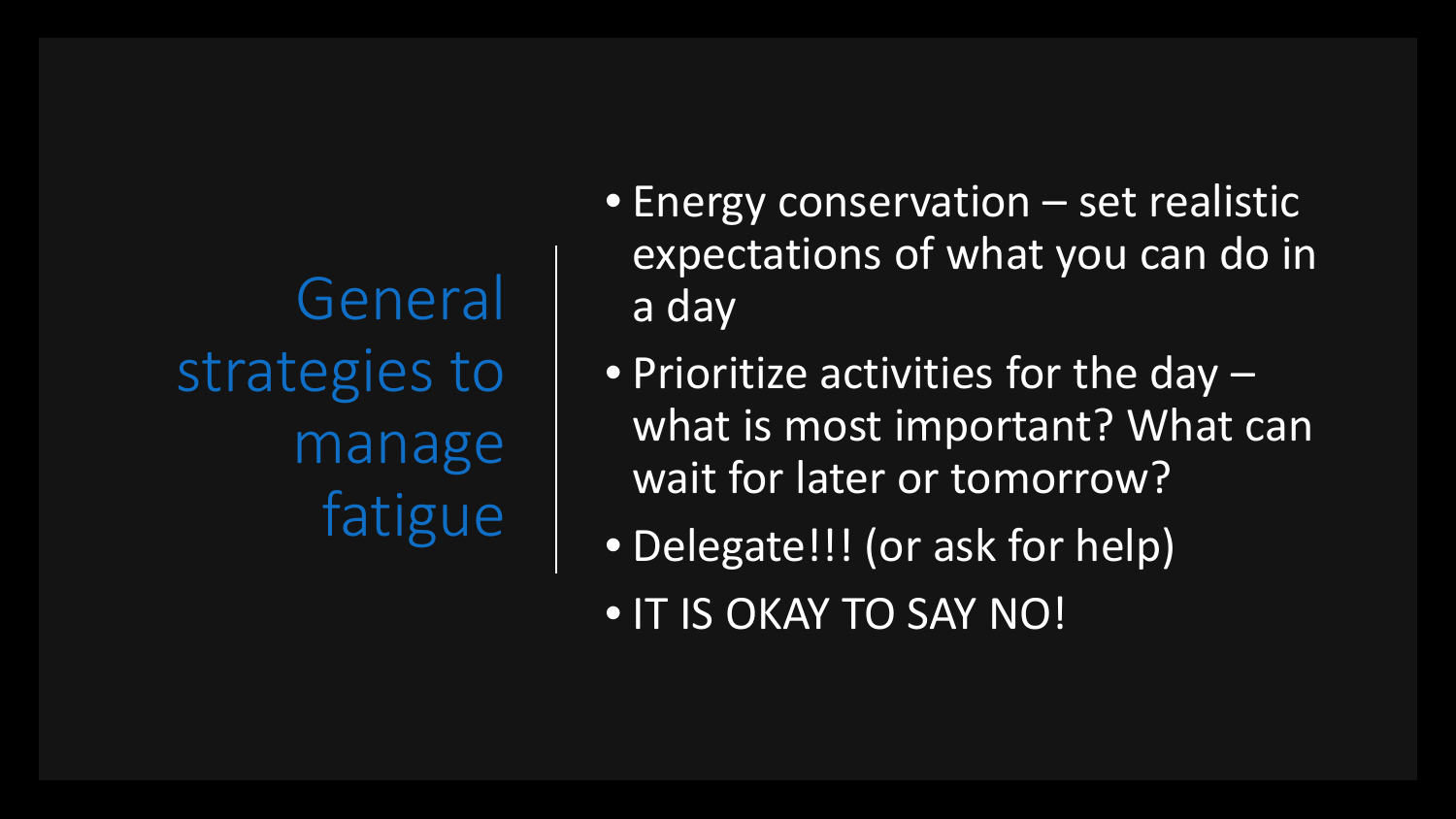# More general strategies

- Keep daytime naps to <60 minutes.
- Keep a diary when is the best time of day for you? When are you most tired?
- Plan activities based on your diary findings
- Distraction is good games, music, reading, or spending time with friends and family may also be very helpful.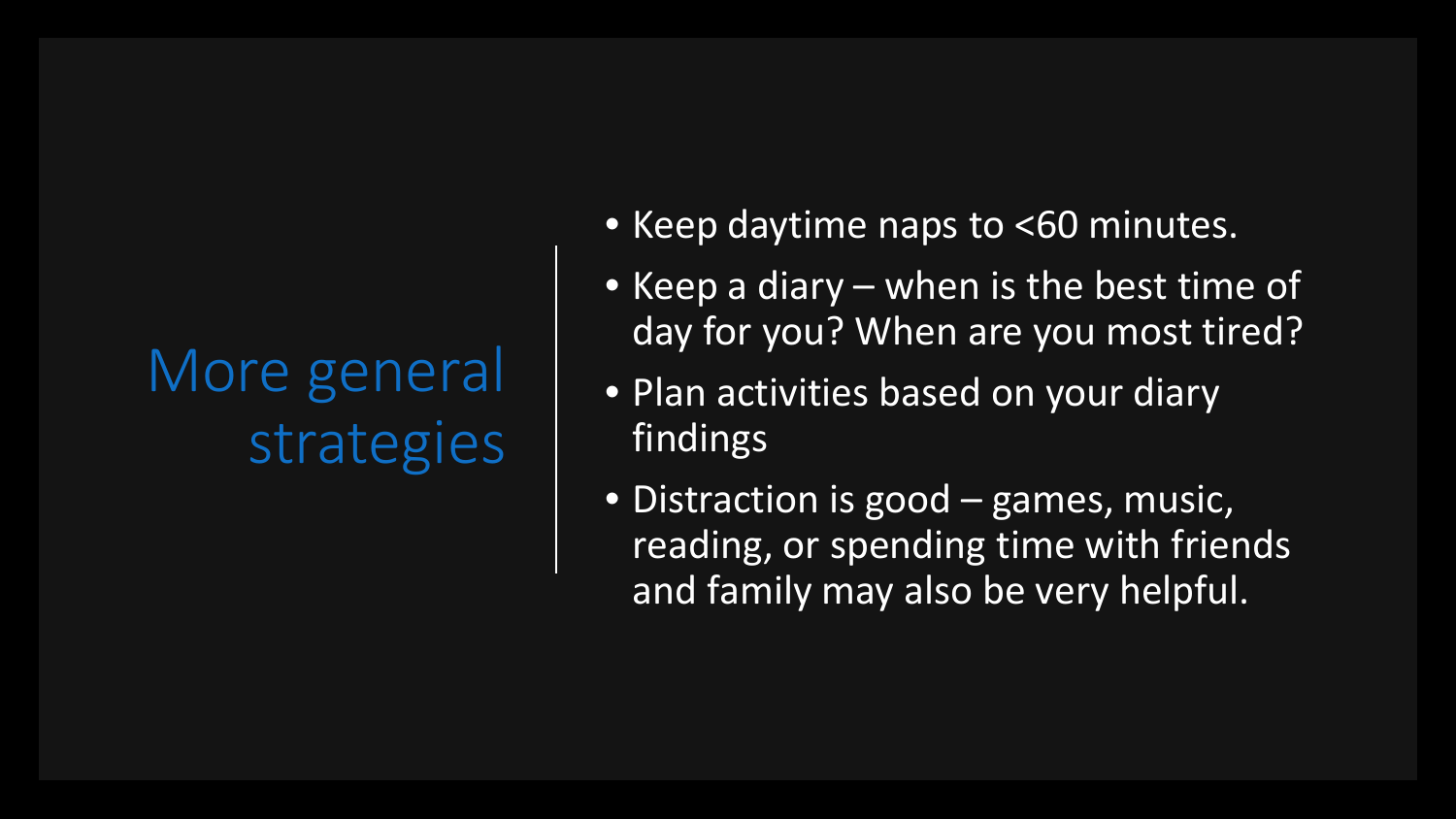Nonmedication based treatments • EXERCISE!! (no, I'm not kidding)

- Nutritional counseling
- Cognitive behavioral therapy
- Bright white light therapy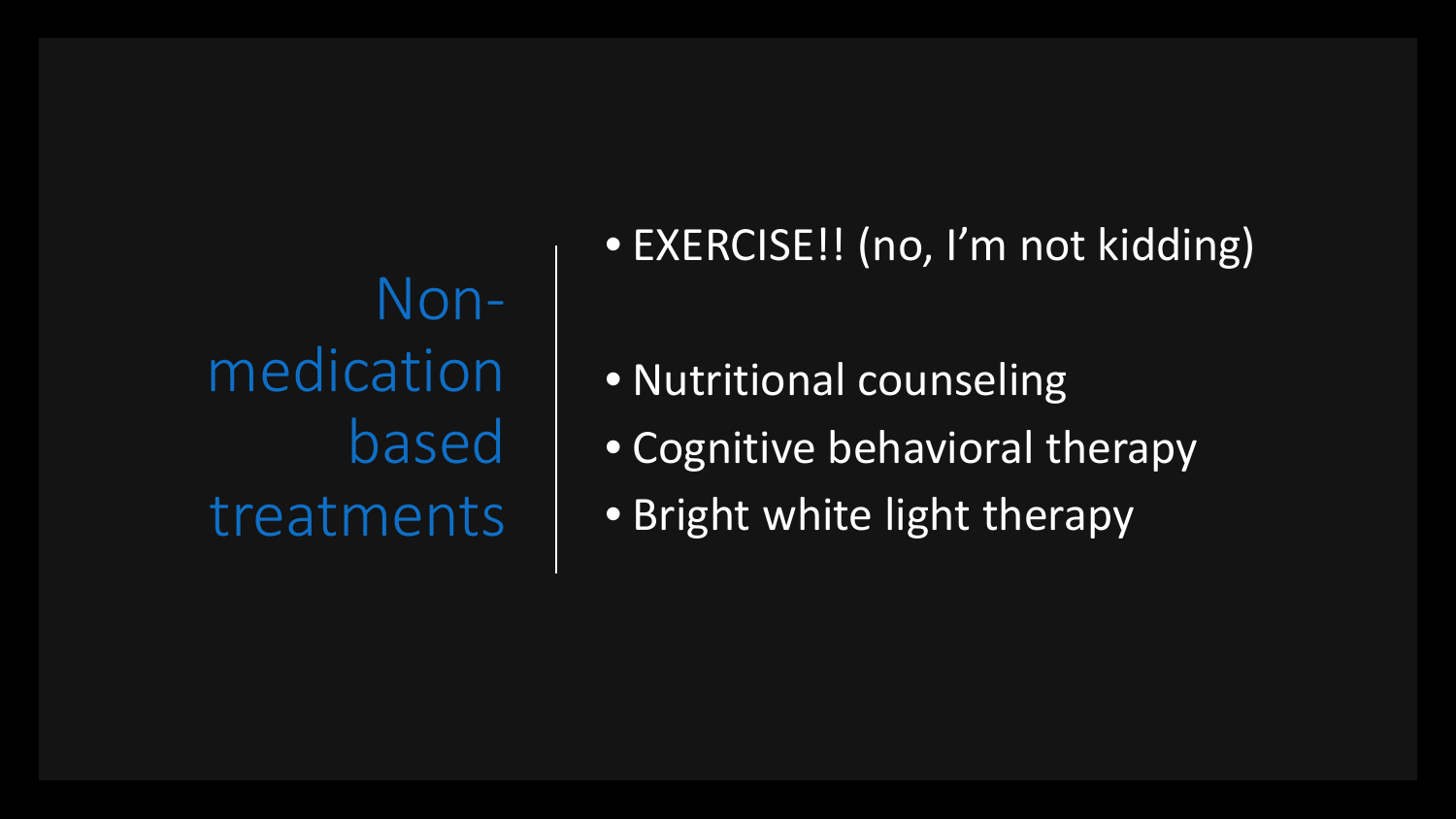Exercise hysical activity)

- Increased quality of life
- Decreased treatment-related side effects
- Definite improvement in patients with prostate cancer, lymphoma, other hematologic malignancies, and in patients who have undergone hematopoietic stem cell transplant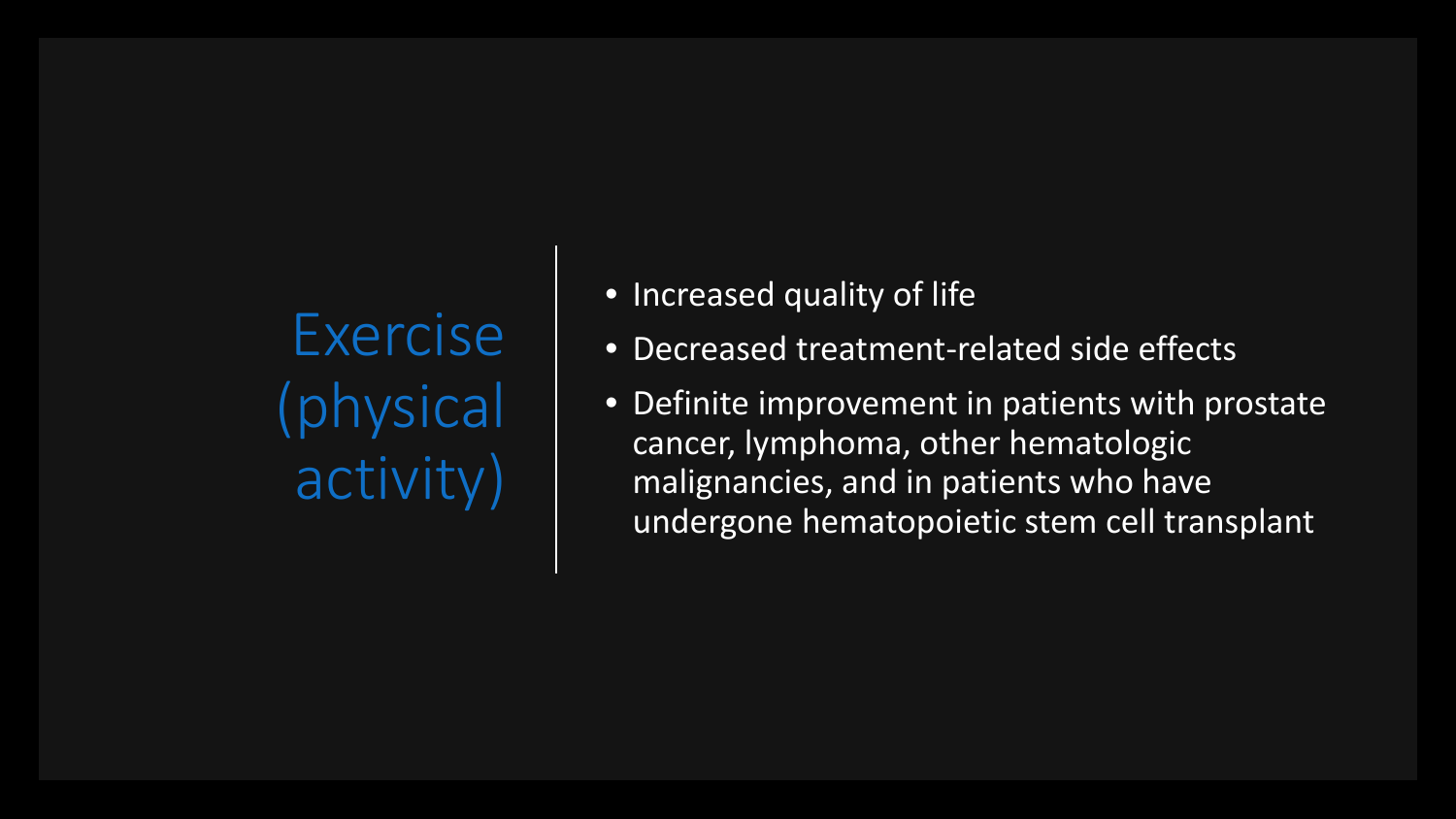#### Exercise

- Moderate activity during and after cancer treatment
- 30 minutes of moderate activity (walking, biking, swimming) most days of the week
- At least 3-5 days of activity per week can result in better outcomes and decreased side effects.
- Can be done on your own or under the supervision of a physical therapist (find one that is knowledgeable about the needs of patients with cancer).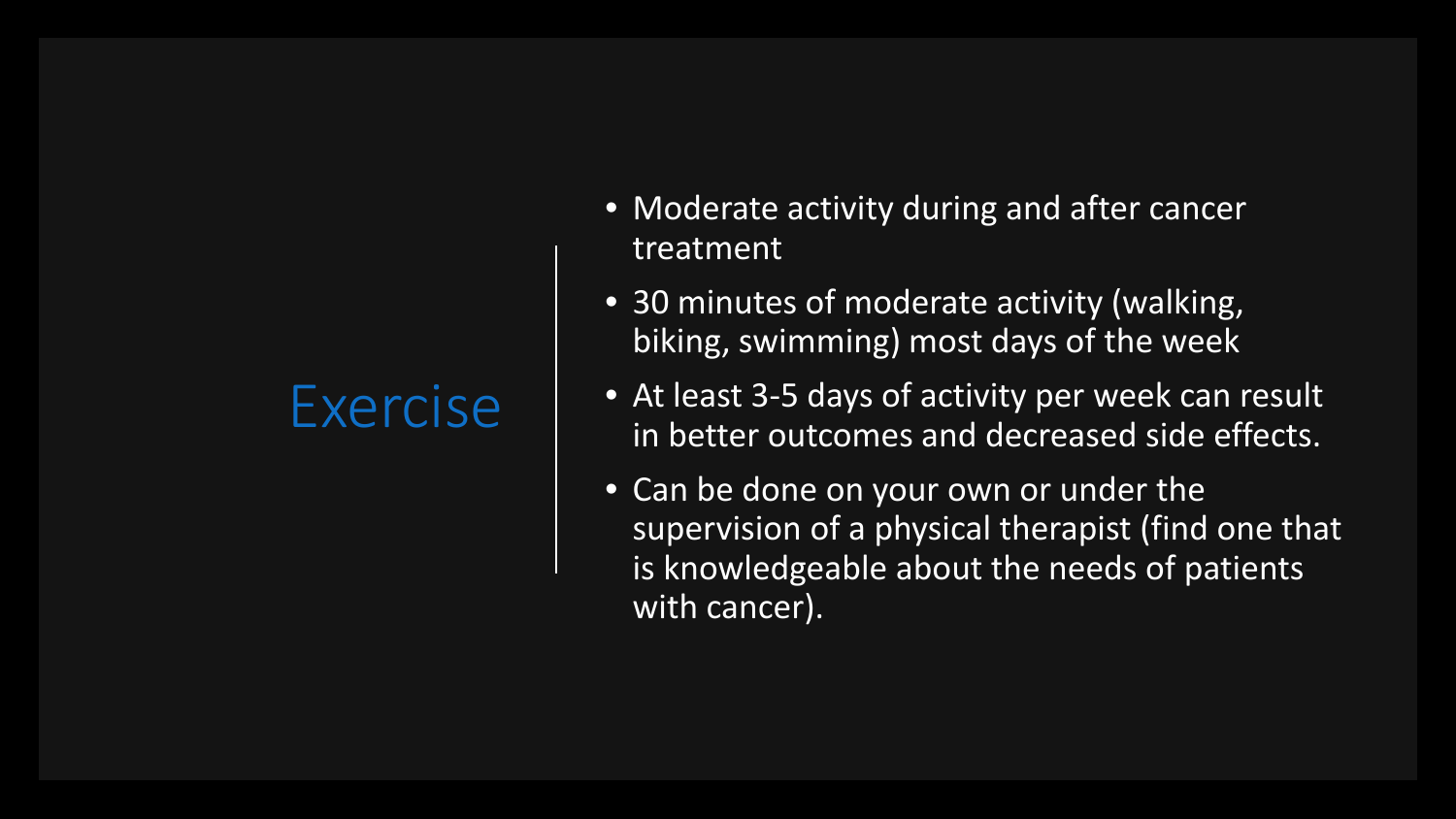When to use exercise cautiously

- Bone metastases
- Low platelets
- Anemia
- Fever or active infection
- Limitations due to other diseases
- Safety issues (risk of falls)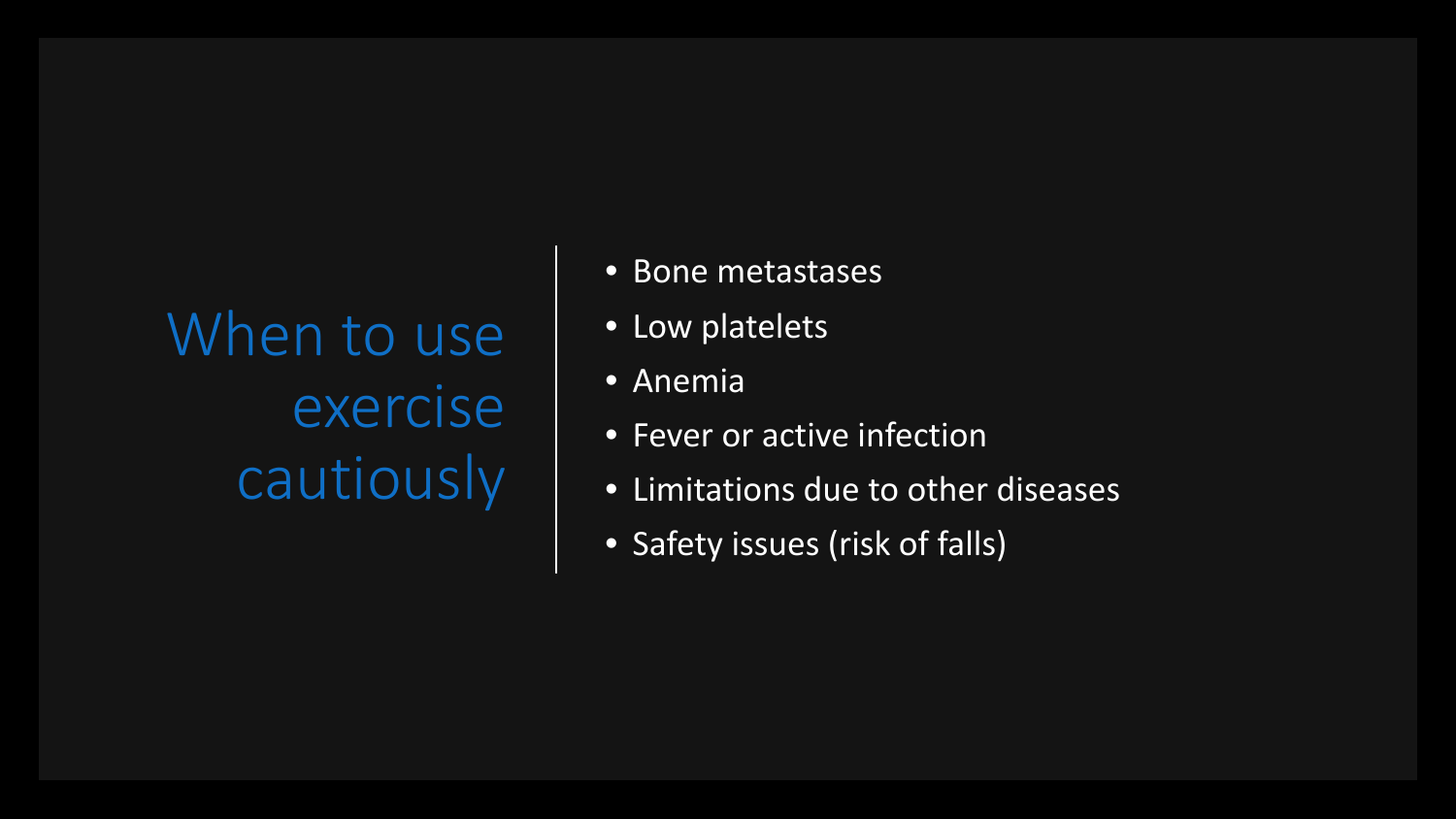### Yoga

- When compared with no physical activity, this is a good option
- Not necessarily better than moderate exercise, but can be combined.
- Can be helpful for sleep yoga twice per week resulted in better sleep quality and less disturbances.
- Recommended for those on active therapy in breast cancer (more research needed for other cancers).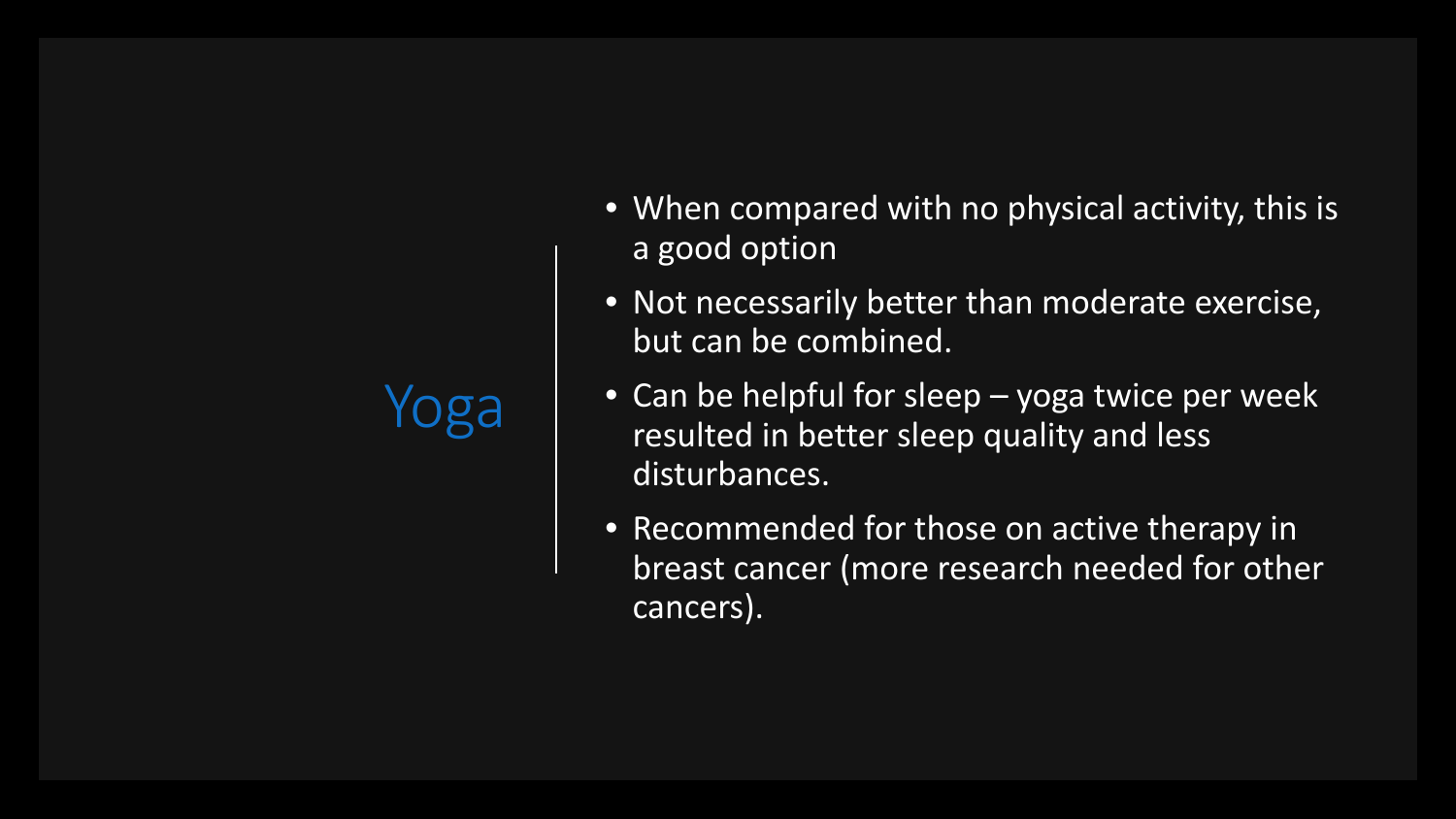# **Other** therapies

- Massage therapy can be helpful research shows a decreased in fatigue.
- Acupuncture and acupressure both could be beneficial, but more studies needed for definite recommendations.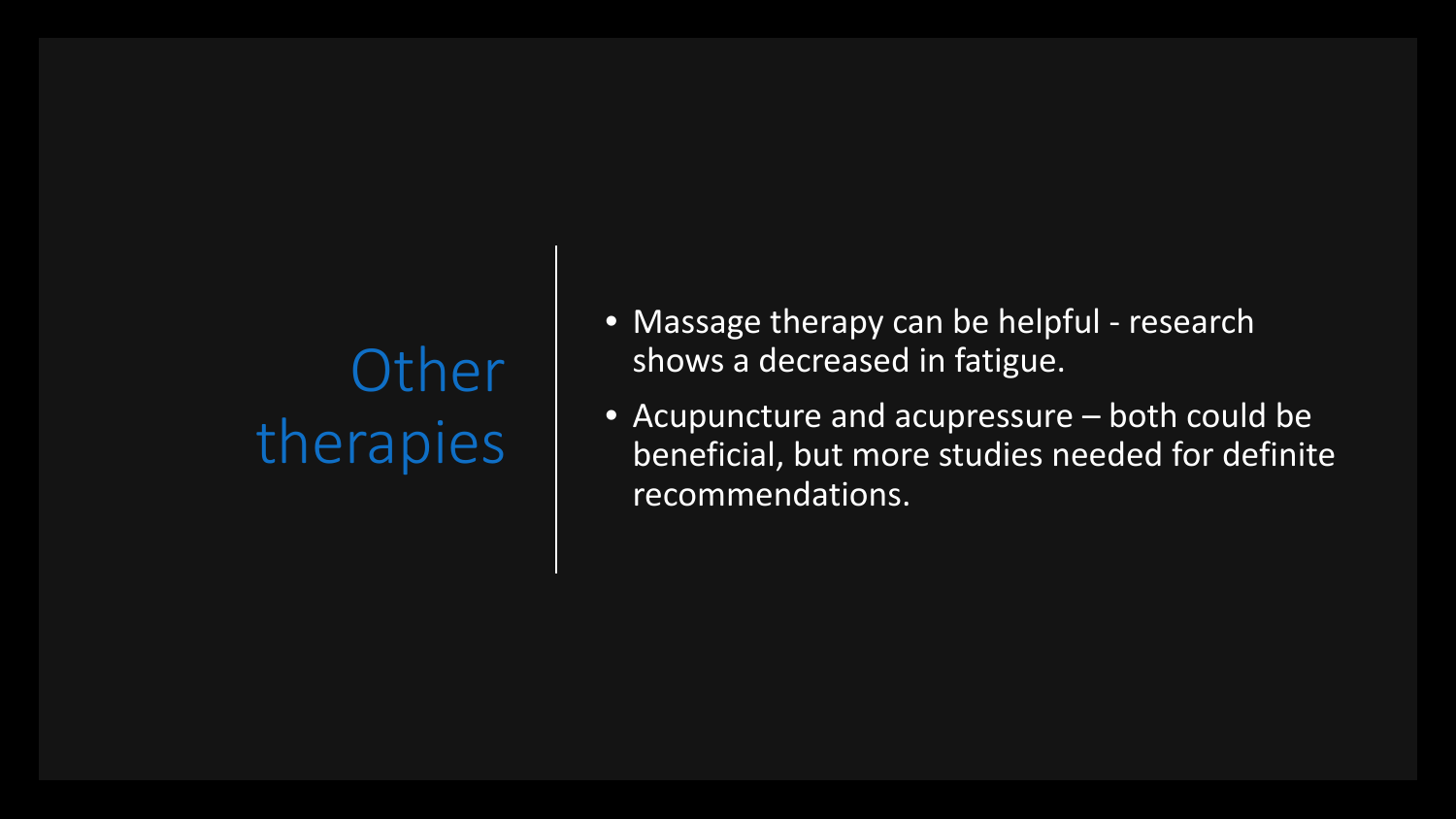# Psychosocial interventions

- Cognitive behavioral therapy
- Behavioral therapy
- Supportive expressive therapy
- Fatigue was often mentioned in studies as a secondary finding, but showed some promise.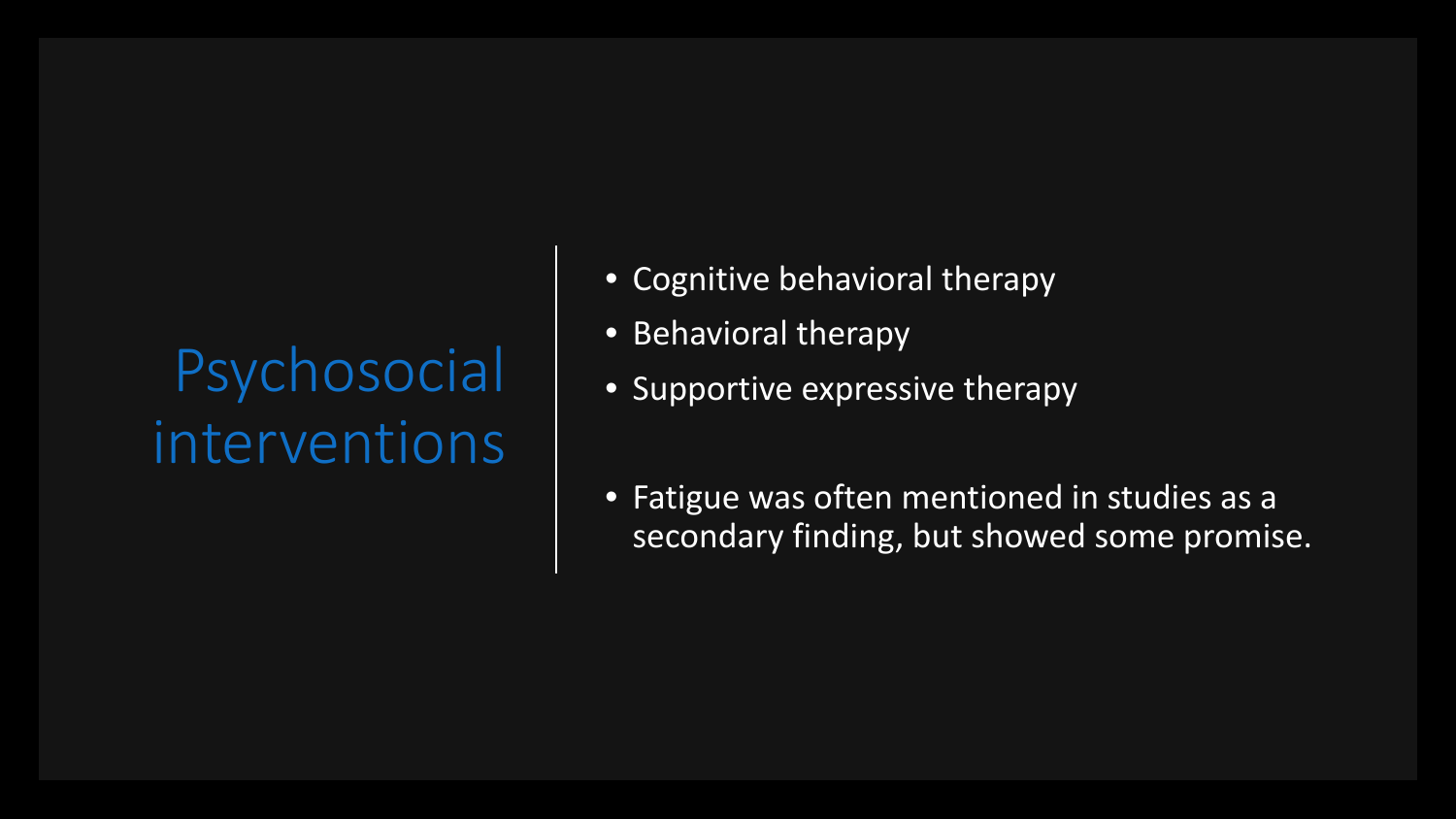# **Complimentary** therapies

- Muscle relaxation
- Music therapy
- **Hypnosis**
- Stress reduction based mindfulness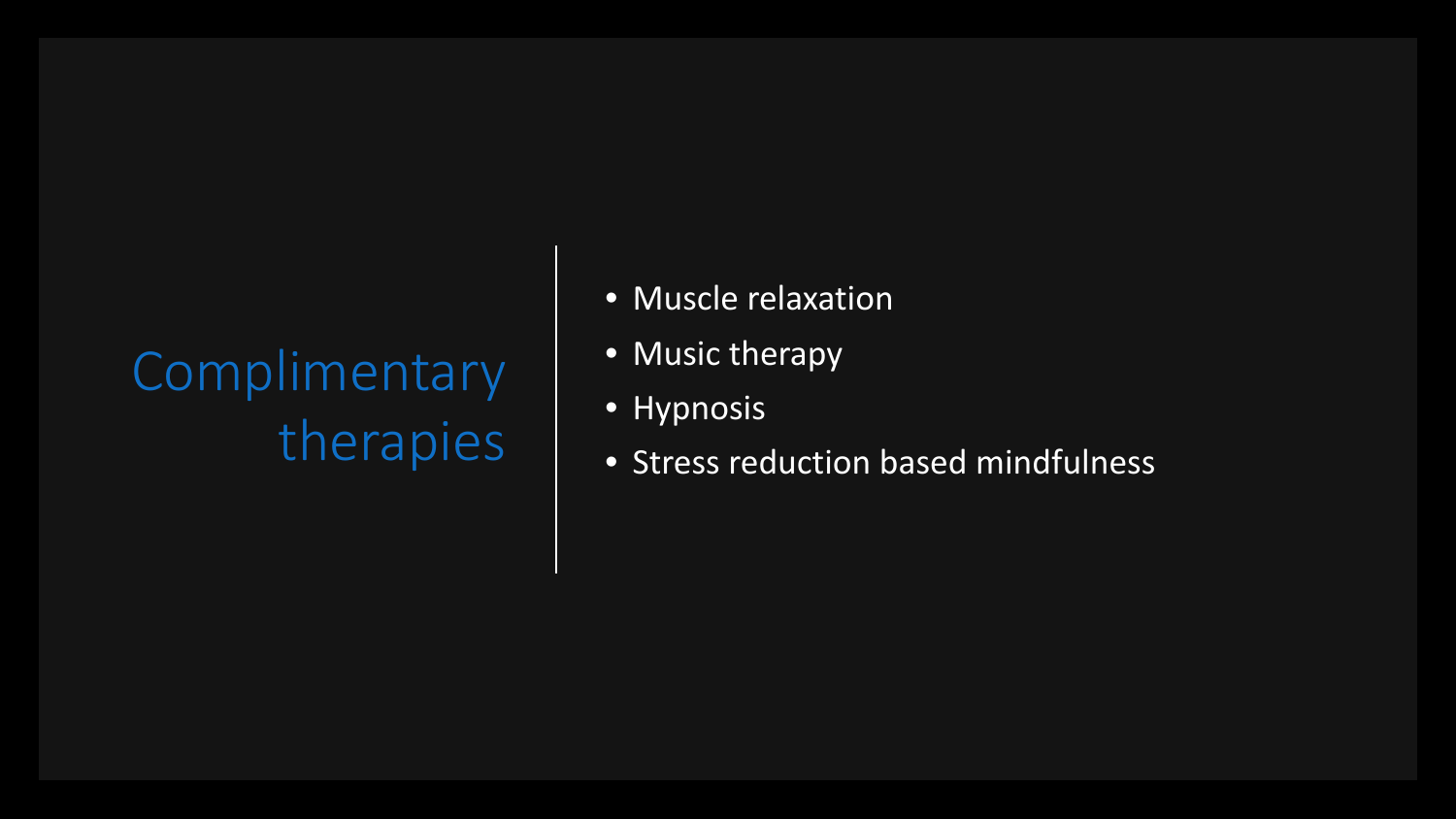Bright White Light Therapy (BWLT)

- Exposure to a high fluorescent light emitted from a "light box" purchased for at home use. (used for seasonal affective disorder as well)
- Samples are small and there is not a standard amount of time or length of treatment – these require further study.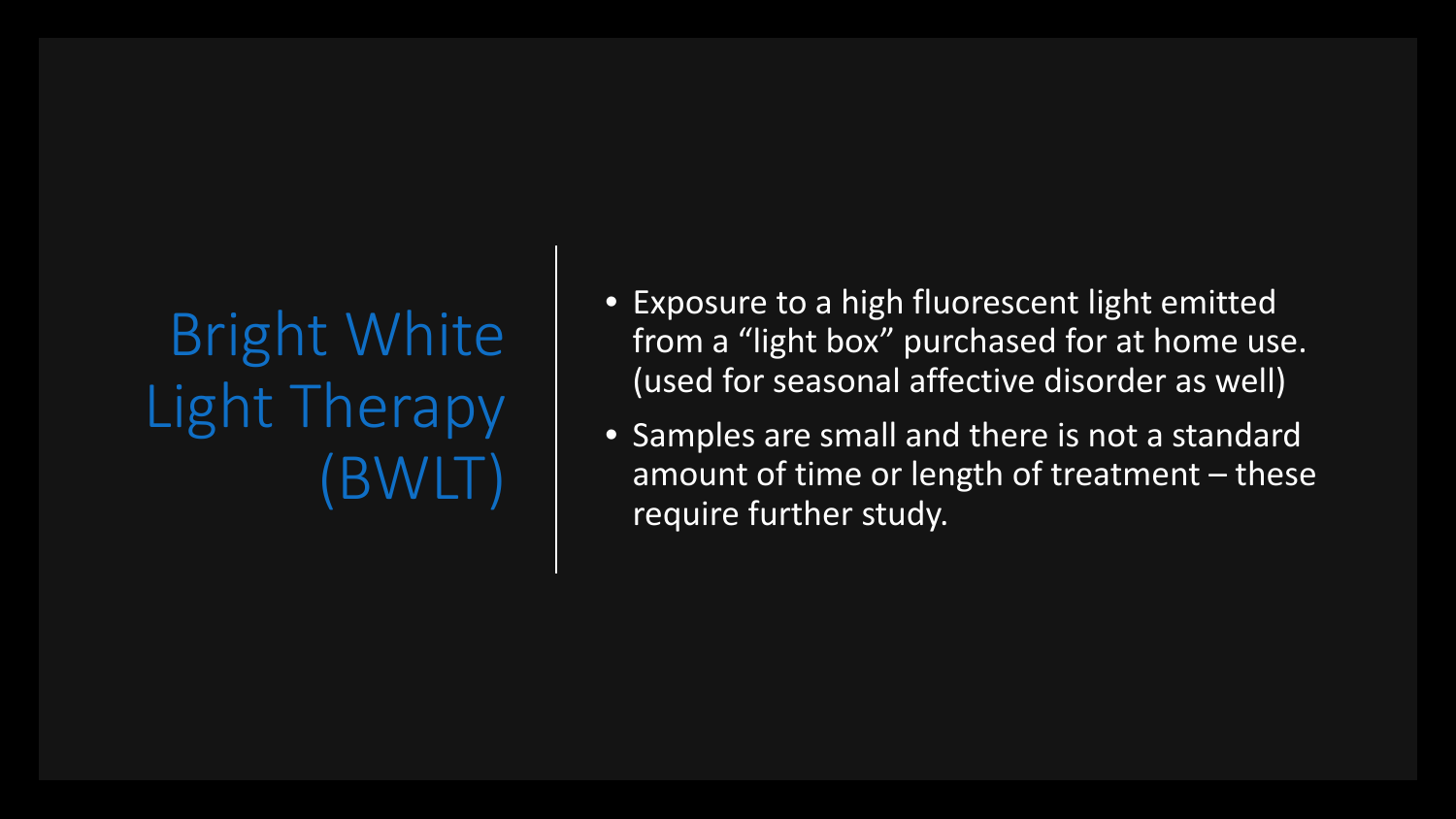# Pharmacologic (medications)

- There is some debate about using these medications (there have been significant placebo effects noted in the studies)
- There are some adverse side effects
- Allergic reactions possible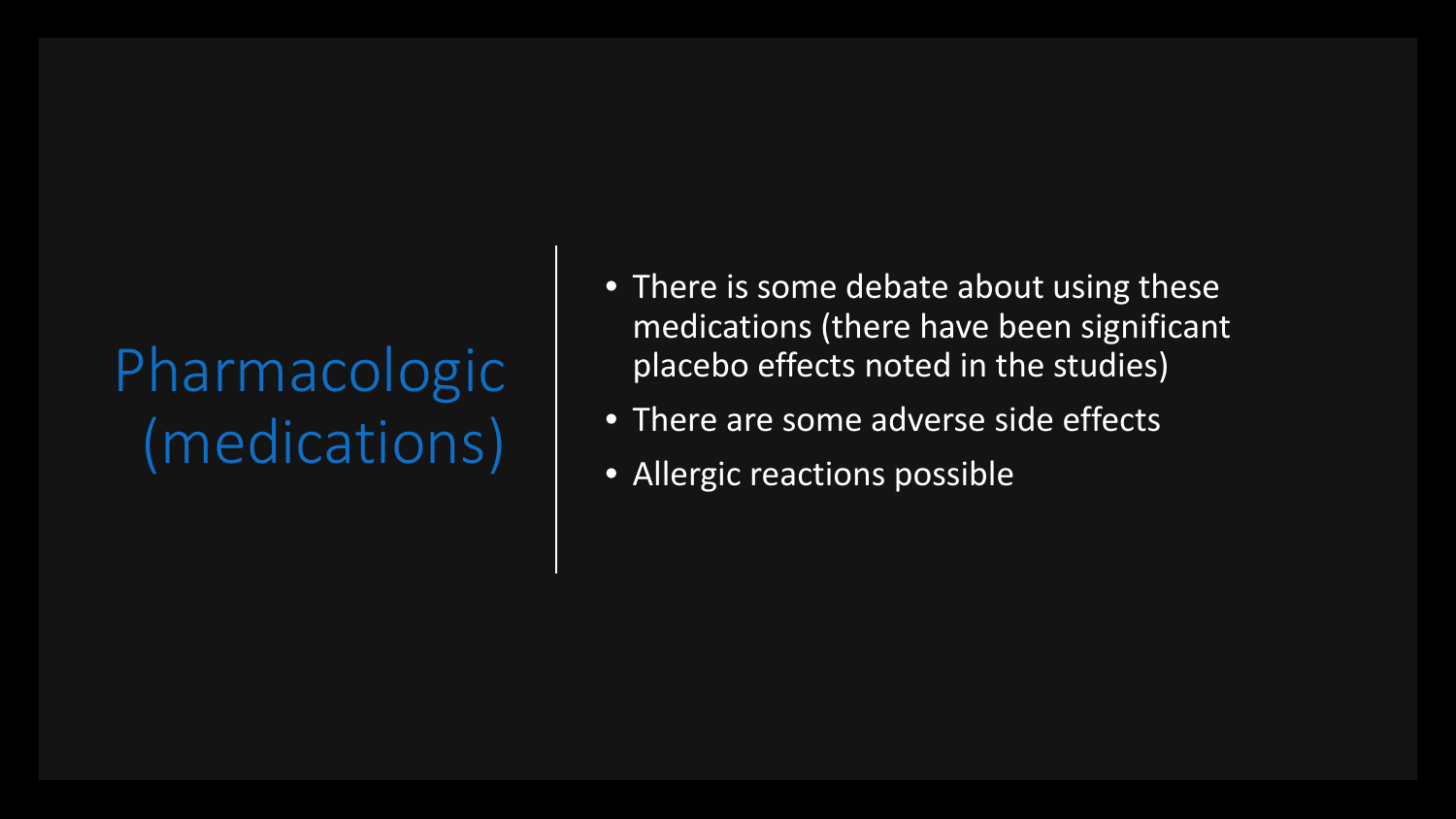#### Methylphenidate

- Psychostimulant medication
- Mixed results
- 7 studies that showed significant benefit
- Side effects include headache and nausea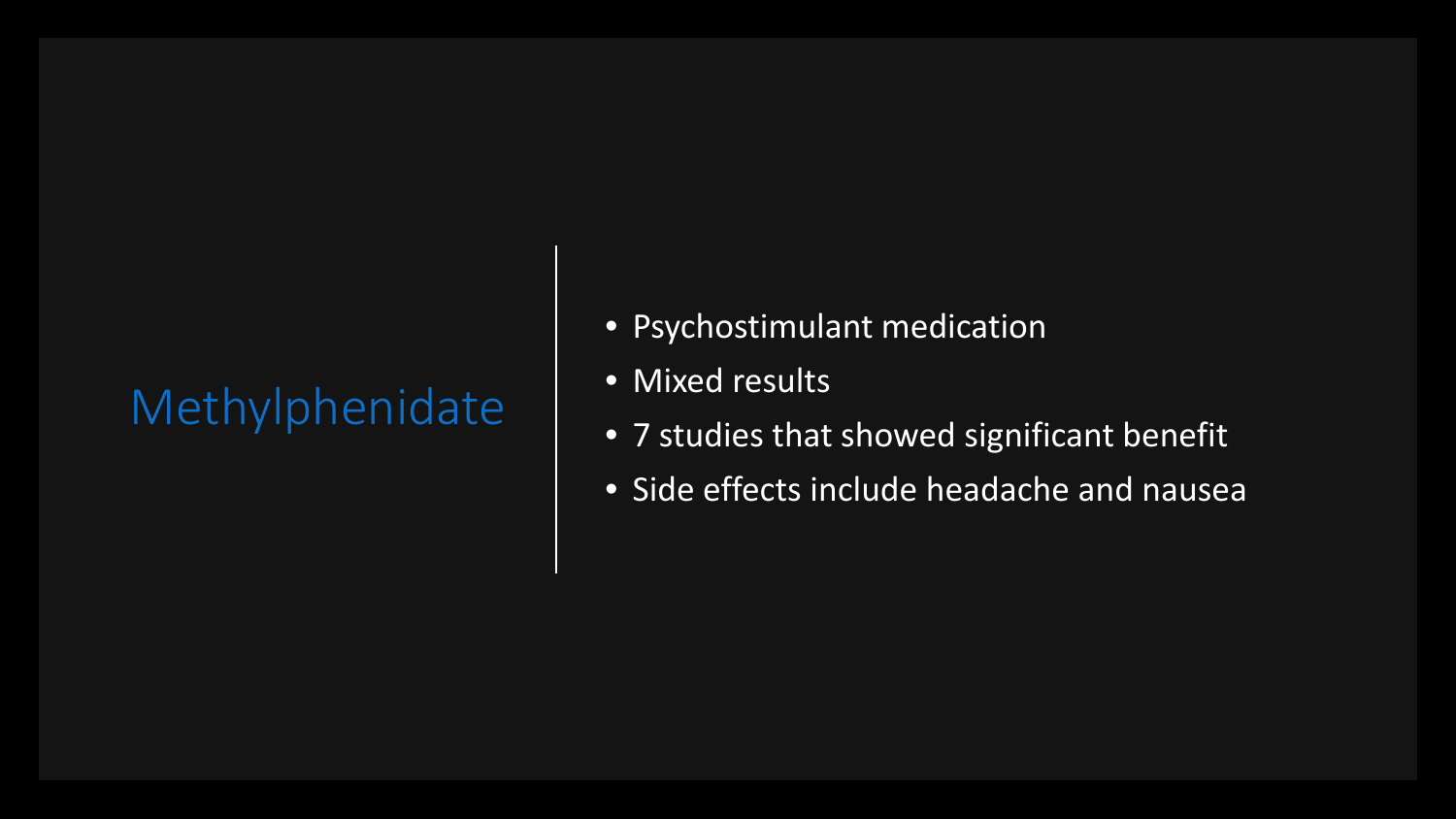#### Modafinil

- Approved for use in narcolepsy
- Helpful for those with severe fatigue but not in those with mild or moderate fatigue.
- Side effects include nausea and vomiting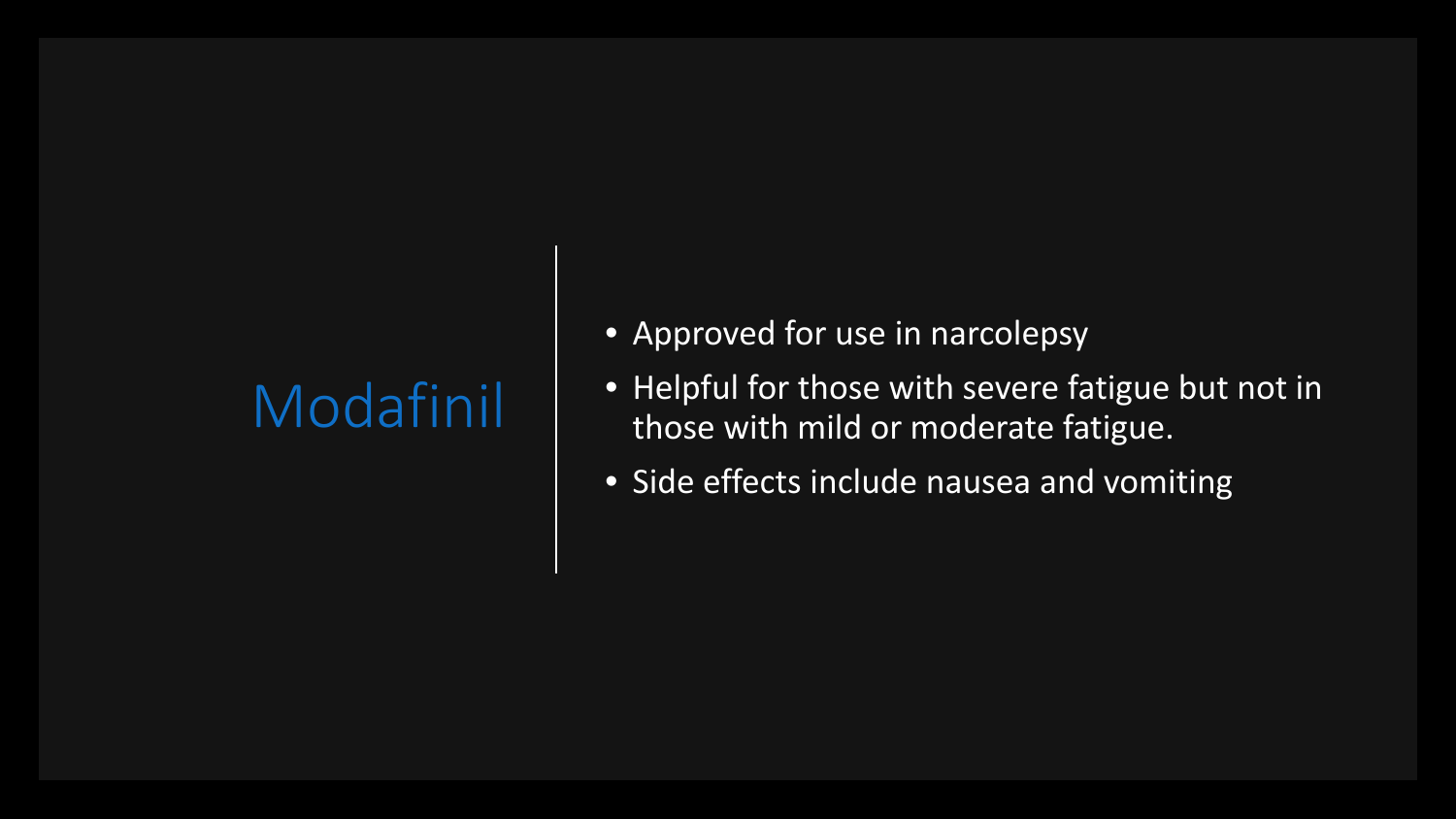### **Dietary** supplements

- Mixed results
- Coenzyme Q10 no benefit
- Guarana no benefit
- American ginseng some data showing benefit
- Ginger extract some benefit
- L-carnitine benefit especially in those with hypothyroidism who underwent surgery for thyroid cancer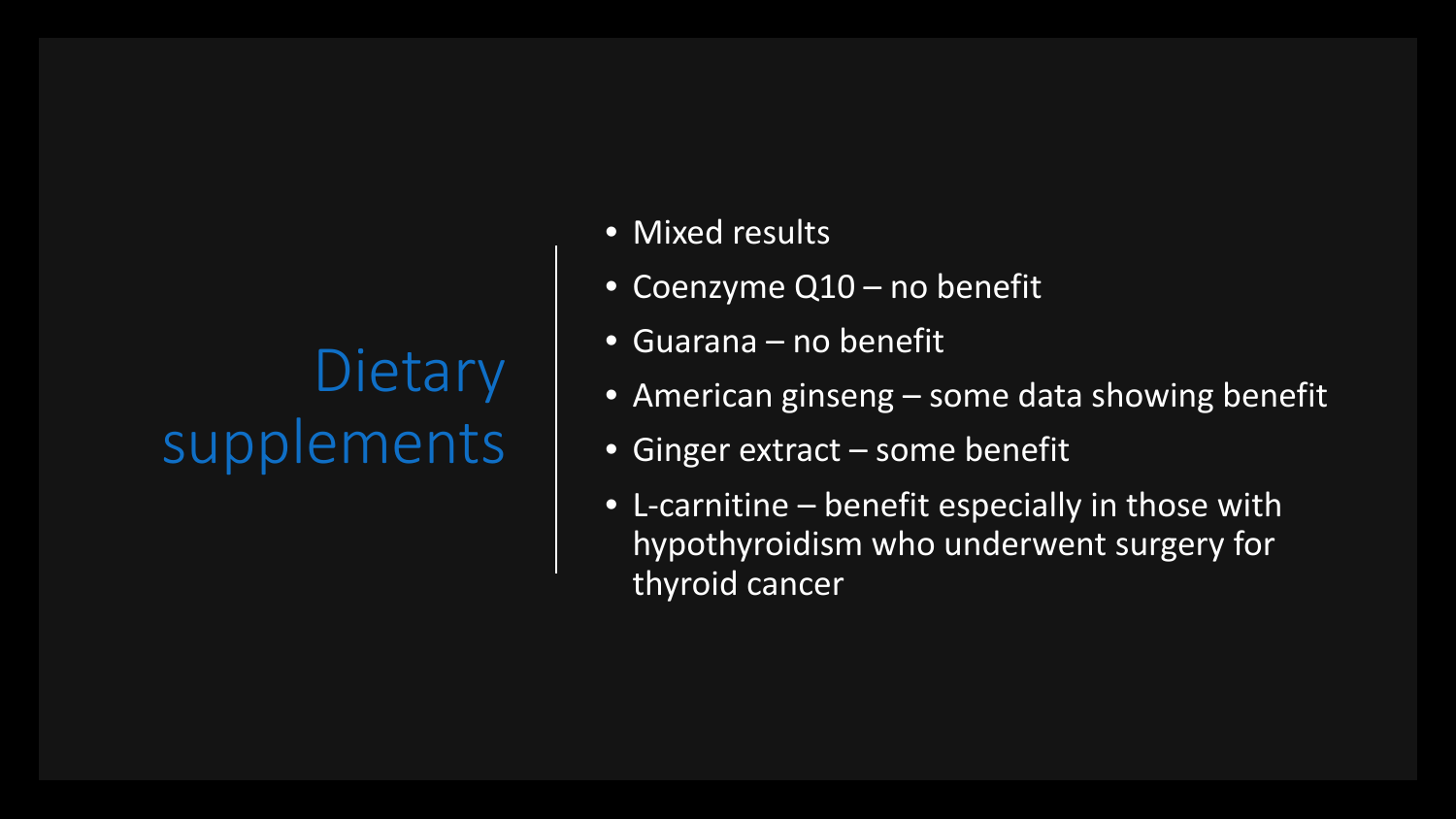#### Recommendations

- Methylphenidate for those undergoing active cancer treatment (caution in older adults due to increase side effects).
- No sufficient data to support using modafinil
- Antidepressants have not shown benefit
- Treatment of nutritional deficit or imbalance recommended
- Treatment of comorbid diseases recommended.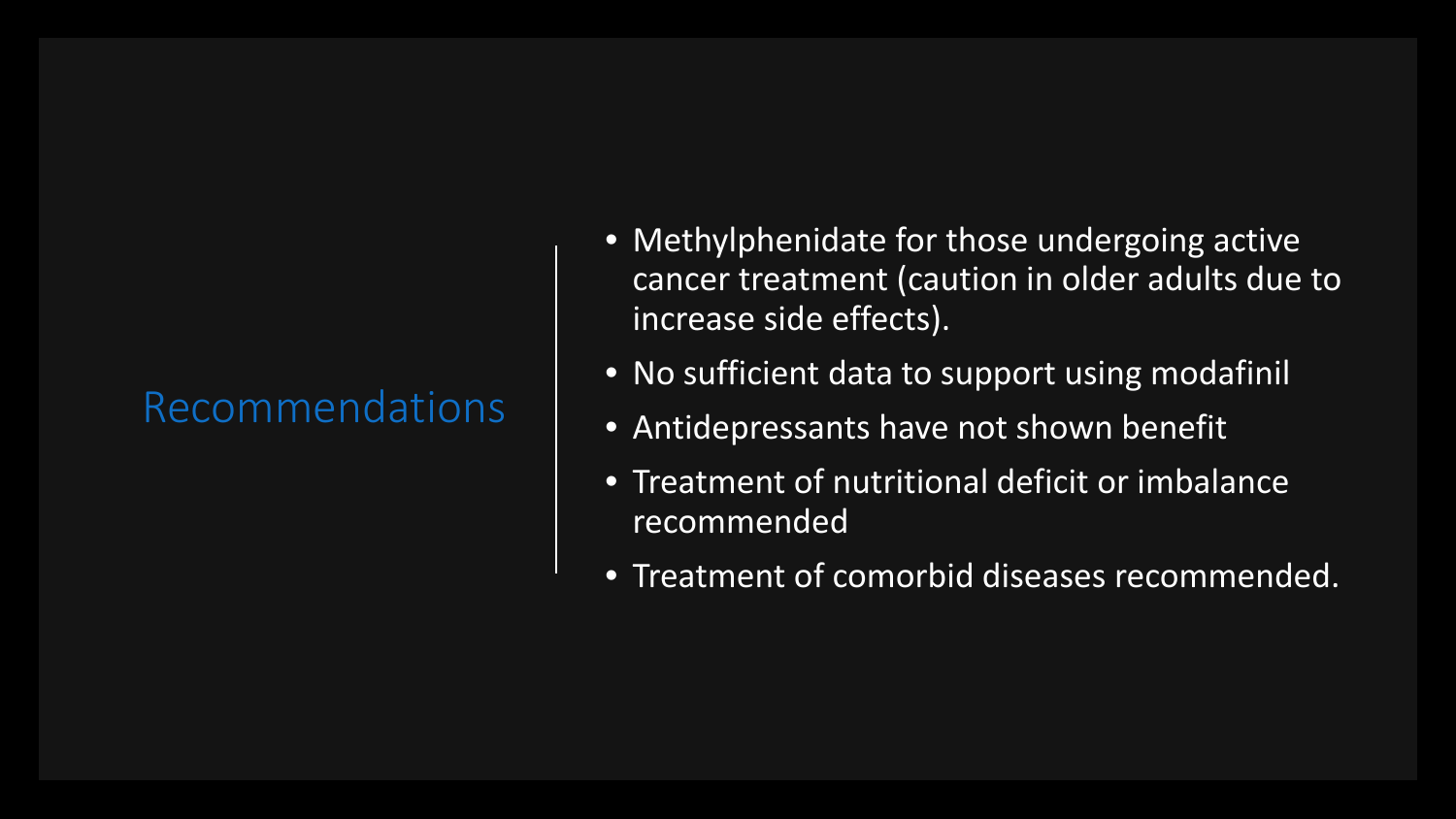## Fatigue after treatment

- Cause of fatigue post-treatment is unclear.
- May be due to persistent activation of the immune system
- Late effects of treatment on major organ systems.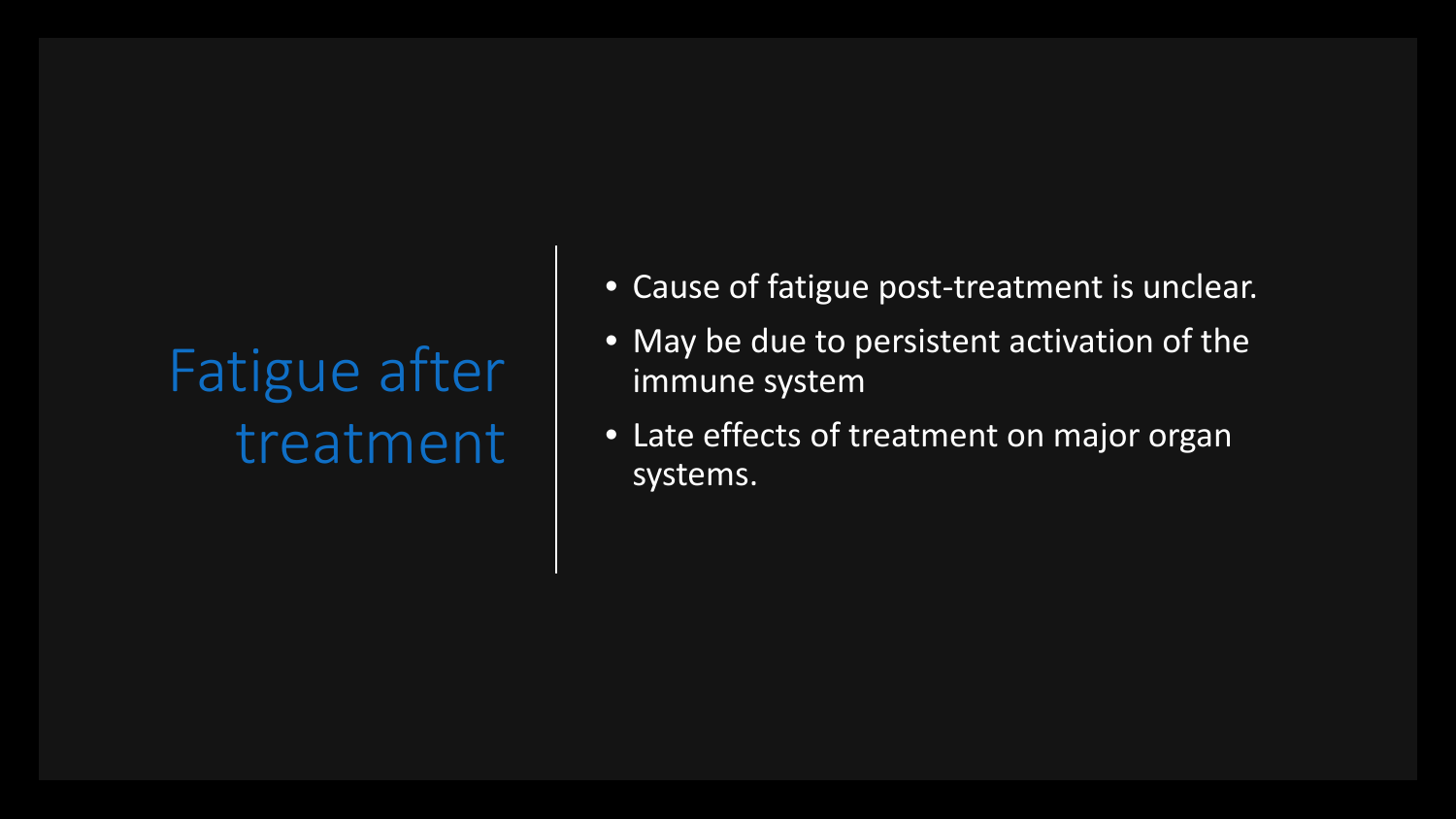### Fatigue after treatment

- Risk factors:
	- Pretreatment fatigue
	- Anxiety
	- Depression
	- Physical activity levels before and during treatment
	- Coping methods
	- Cancer-related stressors
	- Comorbid conditions
	- Type of malignancy
	- Prior treatment
	- Treatment late side effects.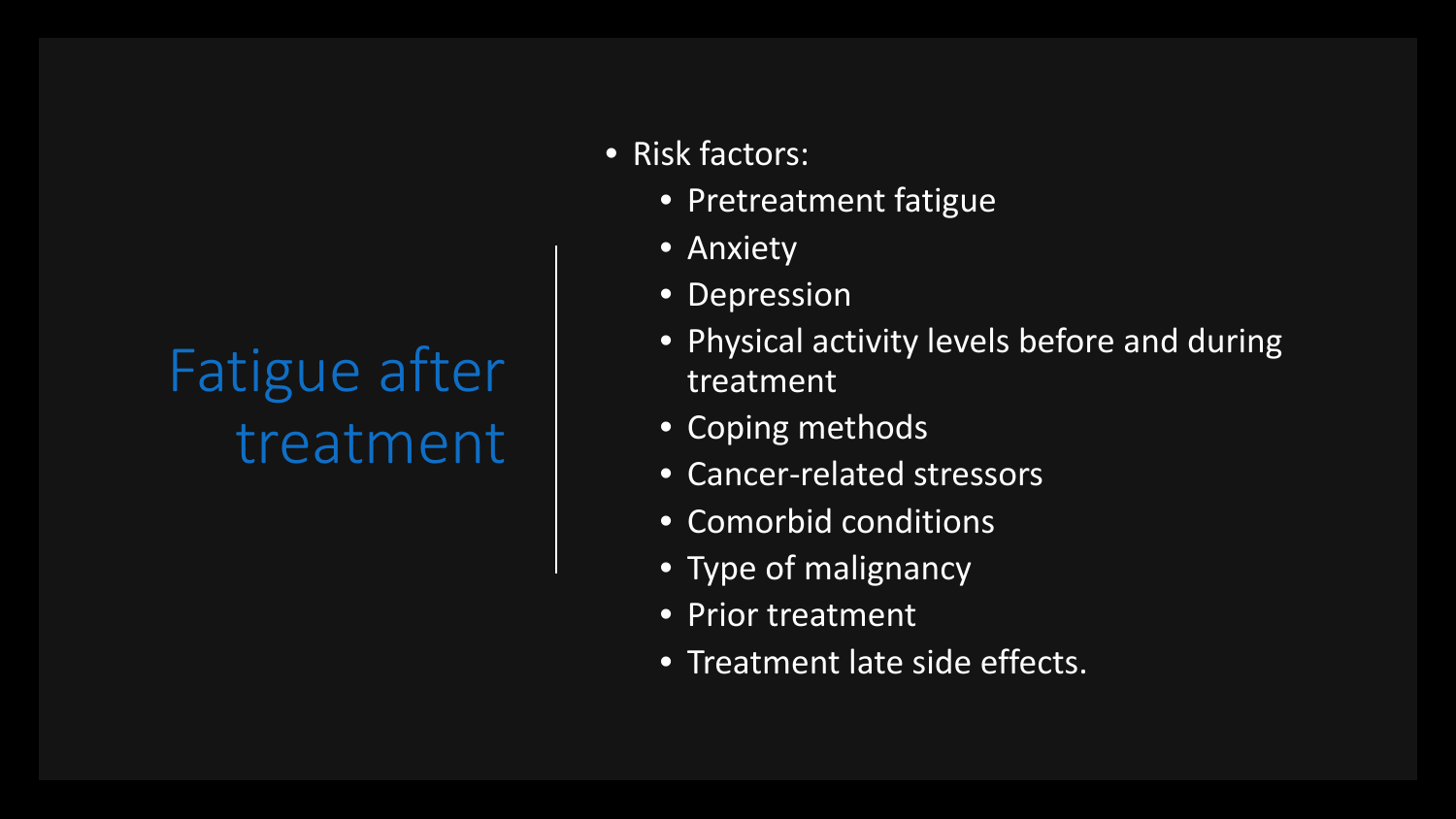Treatment for posttreatment fatigue

- Physical activity/exercise as able (high evidence)
- Yoga is shown to reduce fatigue in cancer survivors
- Cognitive behavior therapies
- Mindfulness-based stress reduction (high evidence)
- Nutrition counseling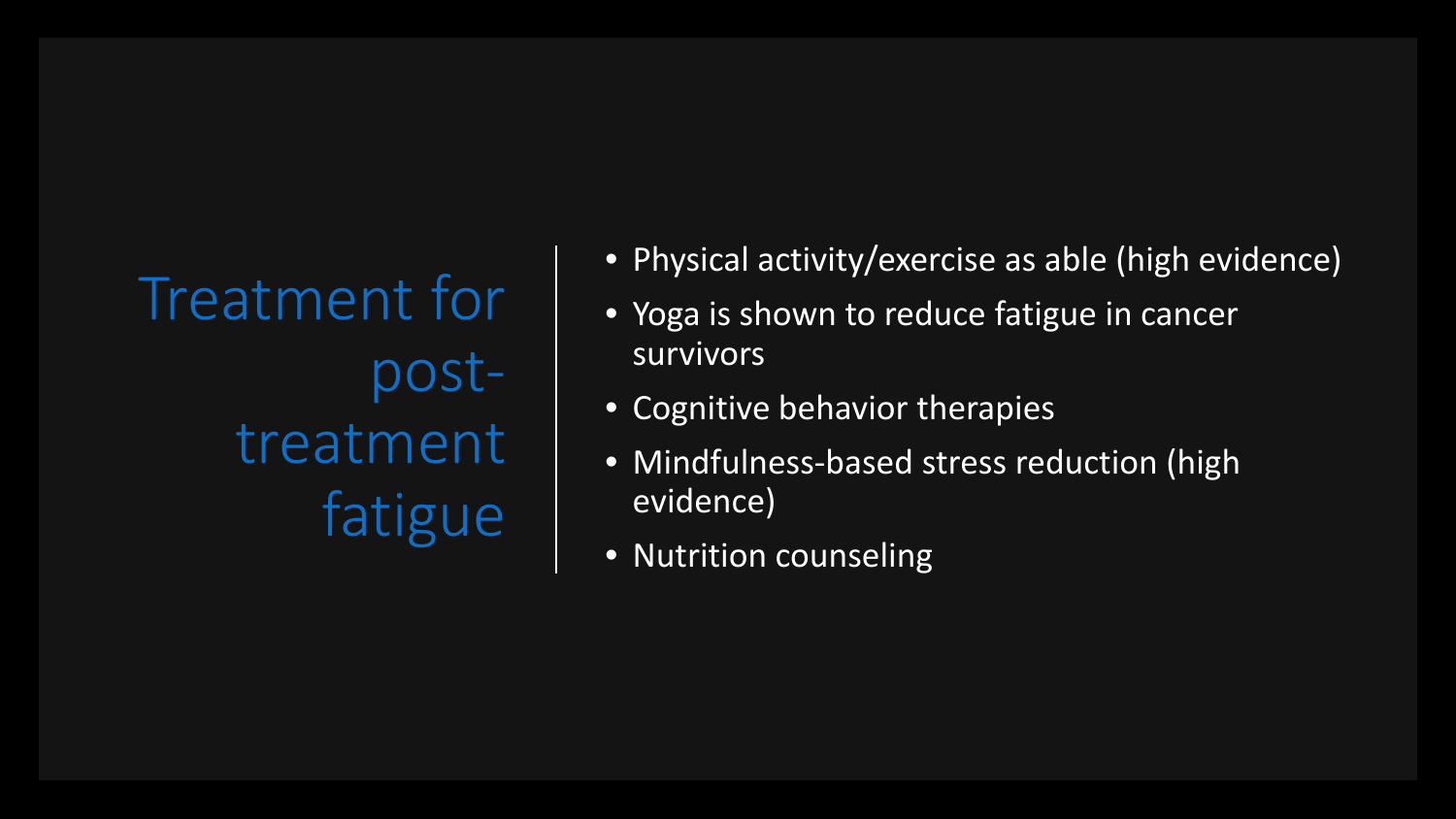Treatment of posttreatment fatigue

- 54% response rate with methylphenidate in some trials (may be considered after ruling out other causes of fatigue)
- Modafinil has limited studies (use with caution)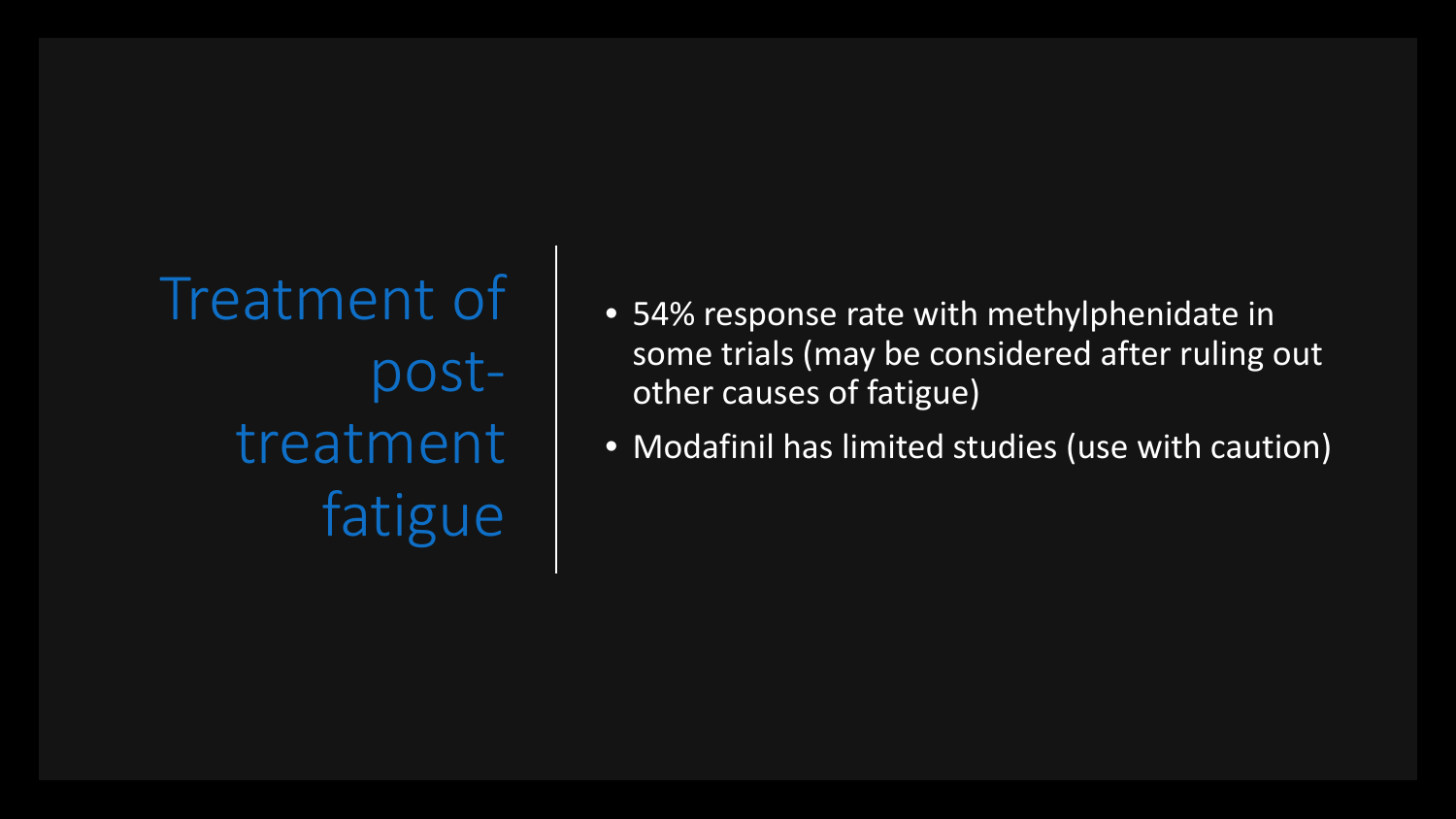# Take home points

- Evaluation of fatigue is important
- Screening should be done before, during, and after treatment (and ongoing)
- Education should be provided
- Treat any other causes of fatigue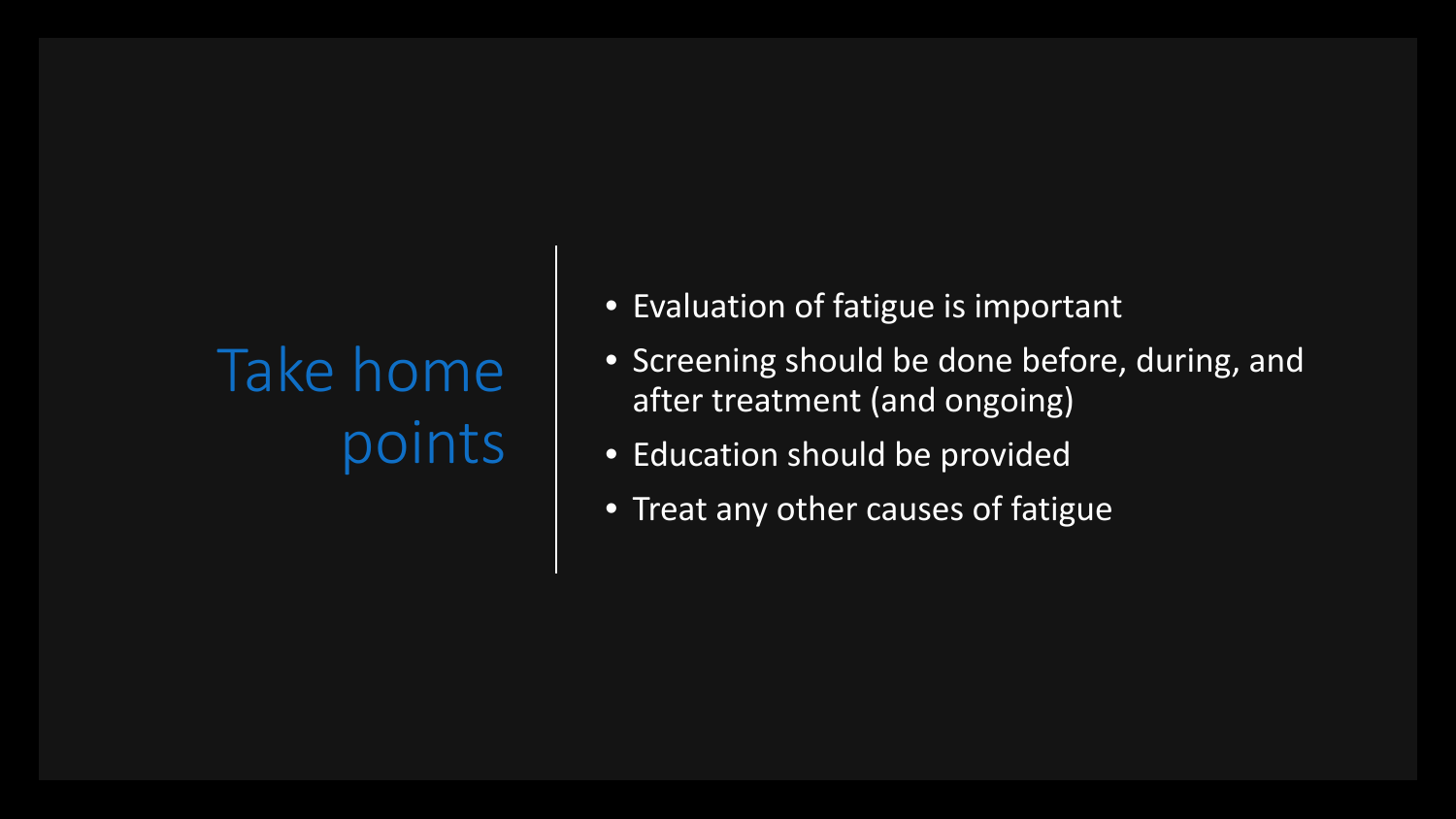# Take home points

- Category 1 evidence:
	- Exercise
	- Psychosocial programs to reduce stress and increase support
	- Energy conservation techniques
	- Nutrition counseling/modification
	- Sleep training
	- Drugs for comorbidities
	- Methylphenidate